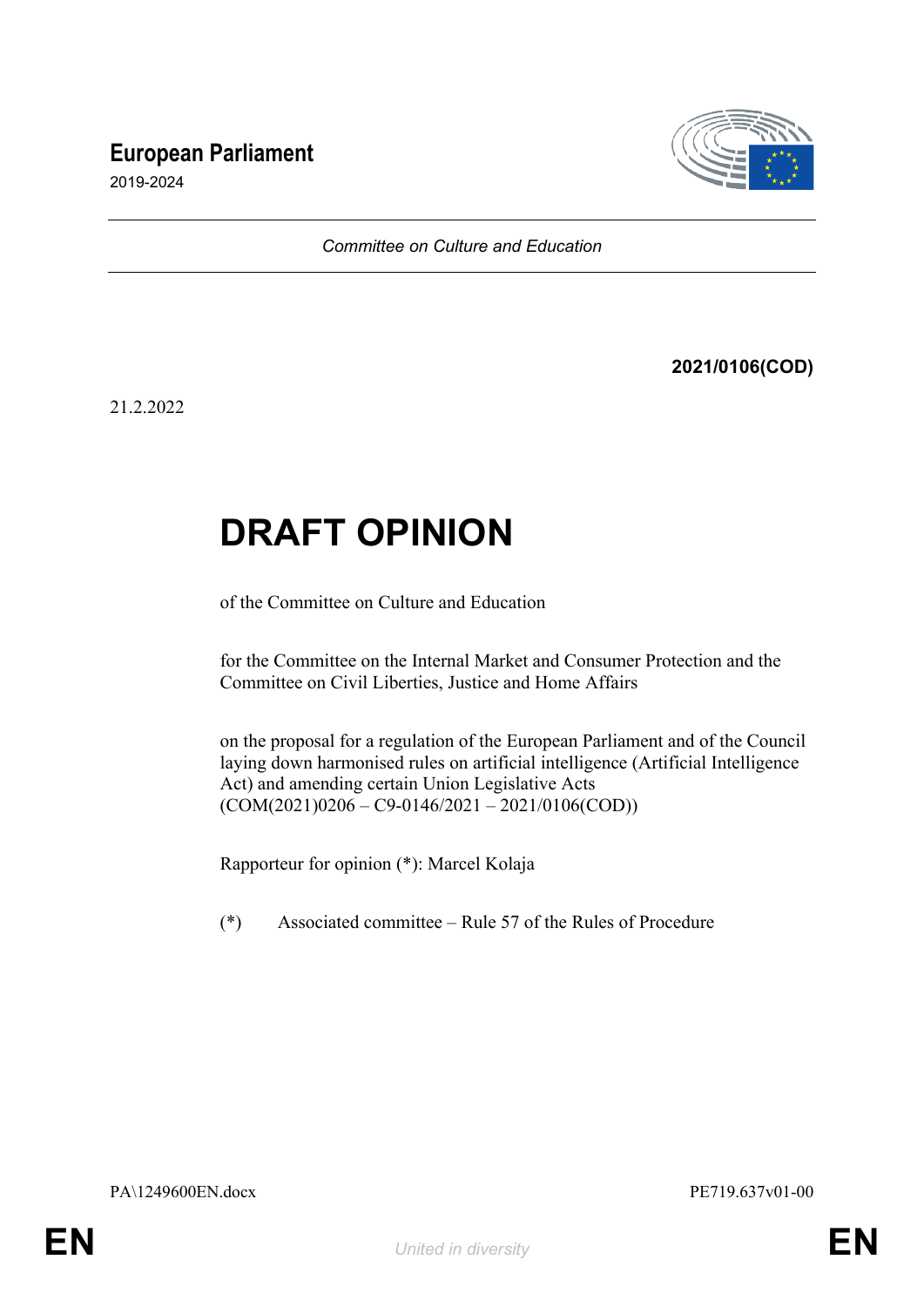PA\_Legam

**EN**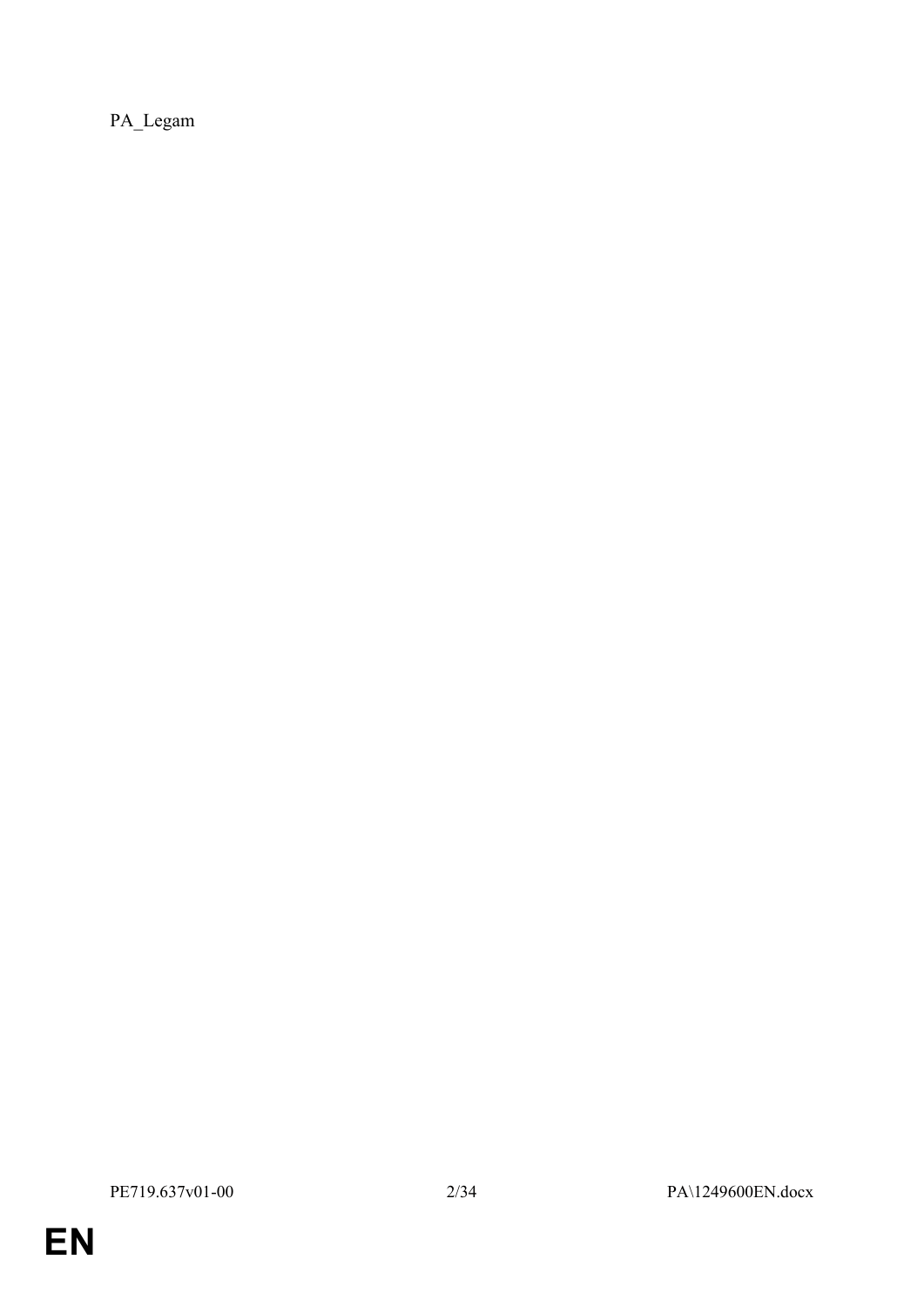### **SHORT JUSTIFICATION**

On 24 April 2021, the European Commission published its legislative proposal laying down harmonised rules on artificial intelligence (AI Act), which introduces a regulatory framework with the objective of ensuring that AI systems placed on the European Union market are safe to use and respect fundamental rights and European Union values.

Furthermore, the proposal facilitates development of a single market for lawful, safe and trustworthy AI applications, enhances governance and effective enforcement of existing law on fundamental rights and safety requirements applicable to AI systems and ensures legal certainty to facilitate investment and innovation in AI.

Overall, the Rapporteur welcomes the European Commission's proposal; however, would like to suggest a few amendments mainly to extend the list of high-risk AI applications in areas of education, media and culture under Annex III and to modify certain provisions related to banned practices under Article 5.

More specifically, the Rapporteur reflects on the increased deployment of AI technologies in education and training facilities. Therefore, he proposes listing, among high-risk technologies, also those AI technologies used for monitoring of students during tests and technologies used to determine an area or a programme a student should study. Regarding media and culture, the Rapporteur suggests listing high-risk AI technologies used to create or disseminate machinegenerated news articles used by news media outlets and AI technologies used to recommend or rank audiovisual content.

In addition, the Rapporteur proposes to extend the ban on deployment of social scoring systems to usage by public and private entities given the inherent threat of discrimination and exclusion of certain groups or individuals.

Finally, in light of the danger that deployment of remote biometric identification systems in publicly accessible places poses to citizens' fundamental rights, freedom of assembly, work of investigative journalists, activists and political representatives, the Rapporteur proposes to ban deployment of such technologies in publicly accessible places following up on the Parliament resolution of 6 October 2021 on "Artificial intelligence in criminal law and its use by the police and judicial authorities in criminal matters".

### **AMENDMENTS**

The Committee on Culture and Education calls on the Committee on the Internal Market and Consumer Protection and the Committee on Civil Liberties, Justice and Home Affairs, as the committees responsible, to take into account the following amendments:

### **Amendment 1**

**Proposal for a regulation Recital 1**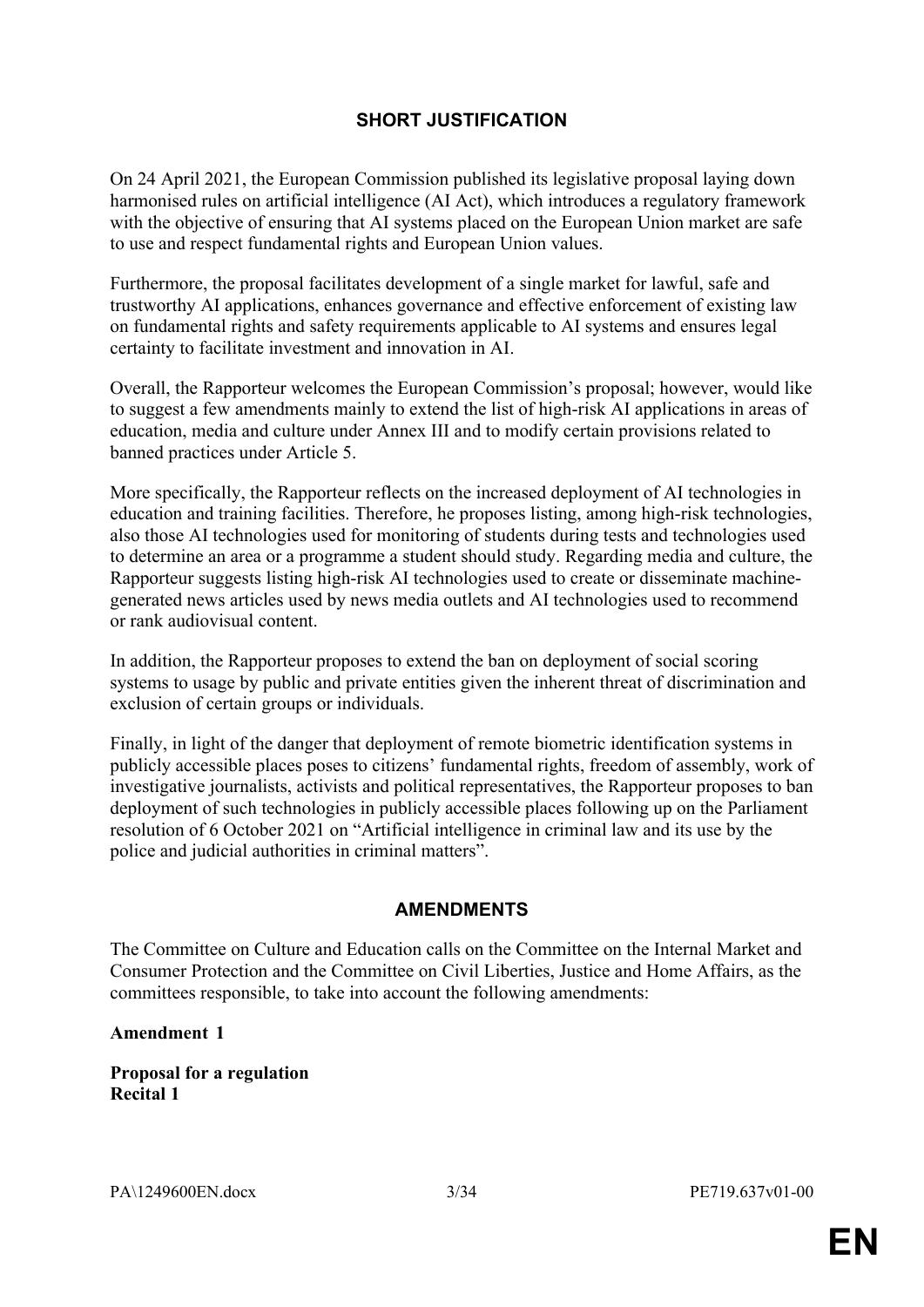### *Text proposed by the Commission Amendment*

(1) The purpose of this Regulation is to improve the functioning of the internal market by laying down a uniform legal framework in particular for the development, marketing and use of artificial intelligence in conformity with Union values. This Regulation pursues a number of overriding reasons of public interest, such as a high level of protection of health, safety and fundamental rights, and it ensures the free movement of AIbased goods and services cross-border, thus preventing Member States from imposing restrictions on the development, marketing and use of AI systems, unless explicitly authorised by this Regulation.

(1) The purpose of this Regulation is to improve the functioning of the internal market by laying down a uniform legal framework in particular for the development, marketing and use of artificial intelligence in conformity with Union values. This Regulation pursues a number of overriding reasons of public interest, such as a high level of protection of health, safety and fundamental rights, *as well as of society and the environment,* and it ensures the free movement of AIbased goods and services cross-border, thus preventing Member States from imposing restrictions on the development, marketing and use of AI systems, unless explicitly authorised by this Regulation.

Or. en

### **Amendment 2**

### **Proposal for a regulation Recital 4**

### *Text proposed by the Commission Amendment*

(4) At the same time, depending on the circumstances regarding its specific application and use, artificial intelligence may generate risks and cause harm to public interests and rights that are protected by Union law. Such harm might be material or immaterial.

(4) At the same time, depending on the circumstances regarding its specific application and use, artificial intelligence may generate risks and cause harm to public interests and rights that are protected by Union law*, whether individual, societal or environmental*. Such harm might be material or immaterial.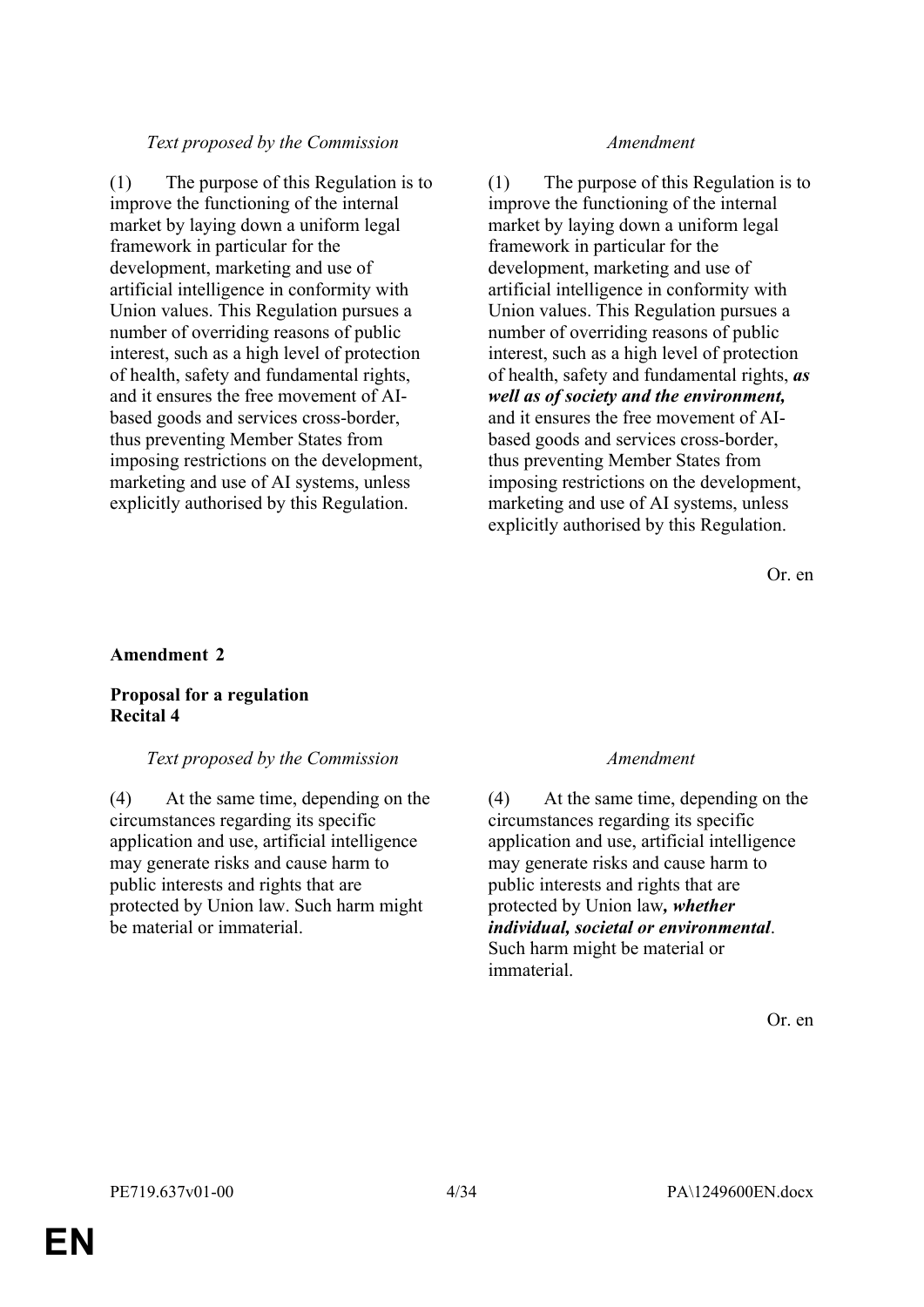### **Proposal for a regulation Recital 5**

### *Text proposed by the Commission Amendment*

(5) A Union legal framework laying down harmonised rules on artificial intelligence is therefore needed to foster the development, use and uptake of artificial intelligence in the internal market that at the same time meets a high level of protection of public interests, such as health and safety and the protection of fundamental rights, as recognised and protected by Union law. To achieve that objective, rules regulating the placing on the market and putting into service of certain AI systems should be laid down, thus ensuring the smooth functioning of the internal market and allowing those systems to benefit from the principle of free movement of goods and services. By laying down those rules, this Regulation supports the objective of the Union of being a global leader in the development of secure, trustworthy and ethical artificial intelligence, as stated by the European Council<sup>33</sup> , and it ensures the protection of ethical principles, as specifically requested by the European Parliament<sup>34</sup>.

 $\mathcal{L}_\text{max}$  , and the contract of the contract of the contract of the contract of the contract of the contract of

(5) A Union legal framework laying down harmonised rules on artificial intelligence is therefore needed to foster the development, use and uptake of artificial intelligence in the internal market that at the same time meets a high level of protection of public interests, such as health and safety and the protection of fundamental rights, as recognised and protected by Union law*, as well as of society and the environment*. To achieve that objective, rules regulating the placing on the market and putting into service of certain AI systems should be laid down, thus ensuring the smooth functioning of the internal market and allowing those systems to benefit from the principle of free movement of goods and services. By laying down those rules, this Regulation supports the objective of the Union of being a global leader in the development of secure, trustworthy and ethical artificial intelligence, as stated by the European Council<sup>33</sup> , and it ensures the protection of ethical principles, as specifically requested by the European Parliament<sup>34</sup>.

<sup>33</sup> European Council, Special meeting of the European Council (1 and 2 October 2020) – Conclusions, EUCO 13/20, 2020, p. 6.

<sup>34</sup> European Parliament resolution of 20 October 2020 with recommendations to the Commission on a framework of ethical aspects of artificial intelligence, robotics and related technologies, 2020/2012(INL).

<sup>33</sup> European Council, Special meeting of the European Council (1 and 2 October 2020) – Conclusions, EUCO 13/20, 2020, p. 6.

<sup>34</sup> European Parliament resolution of 20 October 2020 with recommendations to the Commission on a framework of ethical aspects of artificial intelligence, robotics and related technologies, 2020/2012(INL).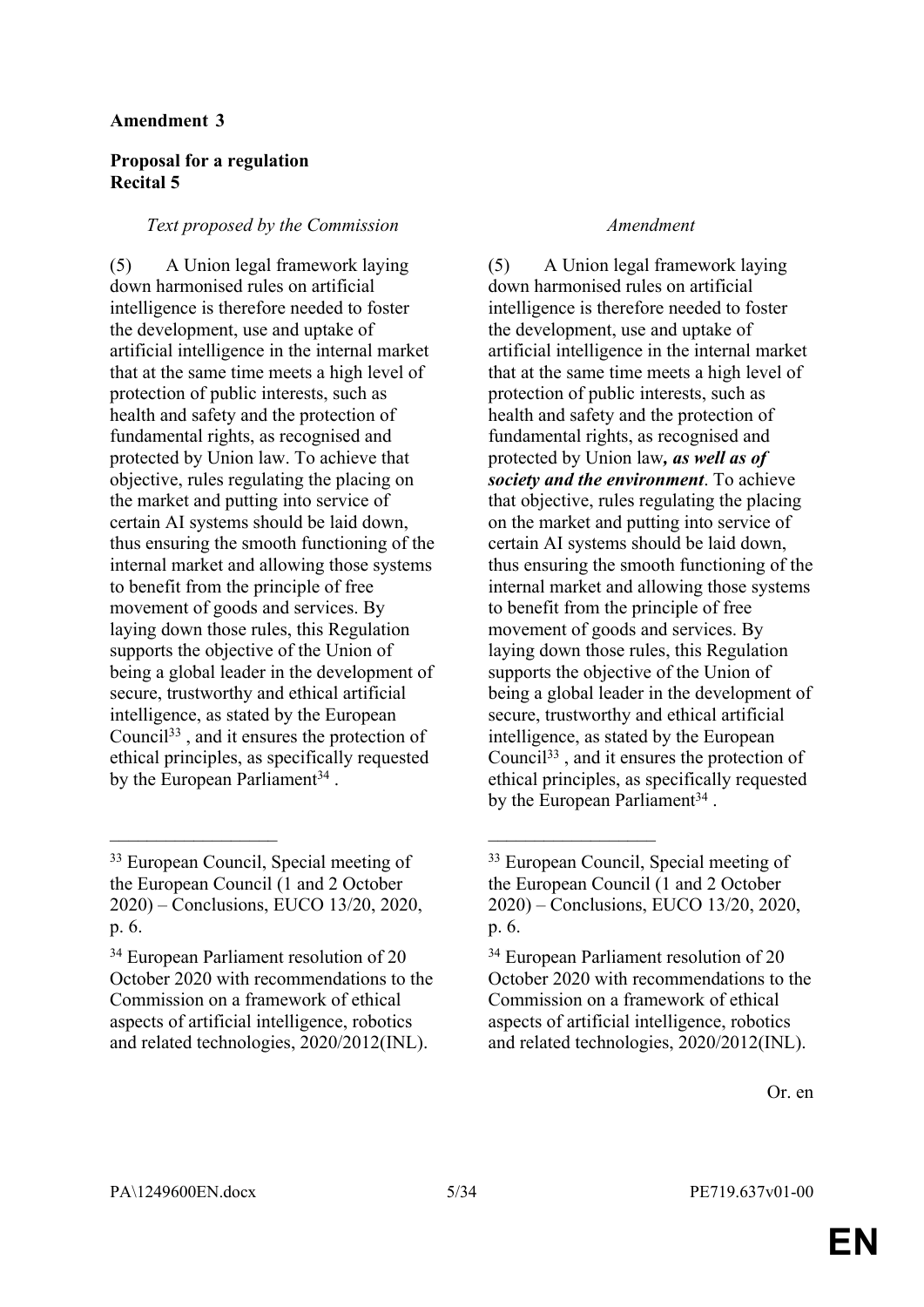### **Proposal for a regulation Recital 8**

#### *Text proposed by the Commission Amendment*

(8) The notion of remote biometric identification system as used in this Regulation should be defined functionally, as an AI system intended for the identification of natural persons at a distance through the comparison of a person's biometric data with the biometric data contained in a reference database*, and without prior knowledge whether the targeted person will be present and can be identified*, irrespectively of the particular technology, processes or types of biometric data used. Considering their different characteristics and manners in which they are used, as well as the different risks involved, a distinction should be made between 'real-time' and 'post' remote biometric identification systems. In the case of 'real-time' systems, the capturing of the biometric data, the comparison and the identification occur all instantaneously, near-instantaneously or in any event without a significant delay. In this regard, there should be no scope for circumventing the rules of this Regulation on the 'realtime' use of the AI systems in question by providing for minor delays. 'Real-time' systems involve the use of 'live' or 'near- 'live' material, such as video footage, generated by a camera or other device with similar functionality. In the case of 'post' systems, in contrast, the biometric data have already been captured and the comparison and identification occur only after a significant delay. This involves material, such as pictures or video footage generated by closed circuit television cameras or private devices, which has been generated before the use of the system in respect of the natural persons concerned.

(8) The notion of remote biometric identification system as used in this Regulation should be defined functionally, as an AI system intended for the identification of natural persons at a distance through the comparison of a person's biometric data with the biometric data contained in a reference database, irrespectively of the particular technology, processes or types of biometric data used. Considering their different characteristics and manners in which they are used, as well as the different risks involved, a distinction should be made between 'realtime' and 'post' remote biometric identification systems. In the case of 'realtime' systems, the capturing of the biometric data, the comparison and the identification occur all instantaneously, near-instantaneously or in any event without a significant delay. In this regard, there should be no scope for circumventing the rules of this Regulation on the 'realtime' use of the AI systems in question by providing for minor delays. 'Real-time' systems involve the use of 'live' or 'near- 'live' material, such as video footage, generated by a camera or other device with similar functionality. In the case of 'post' systems, in contrast, the biometric data have already been captured and the comparison and identification occur only after a significant delay. This involves material, such as pictures or video footage generated by closed circuit television cameras or private devices, which has been generated before the use of the system in respect of the natural persons concerned.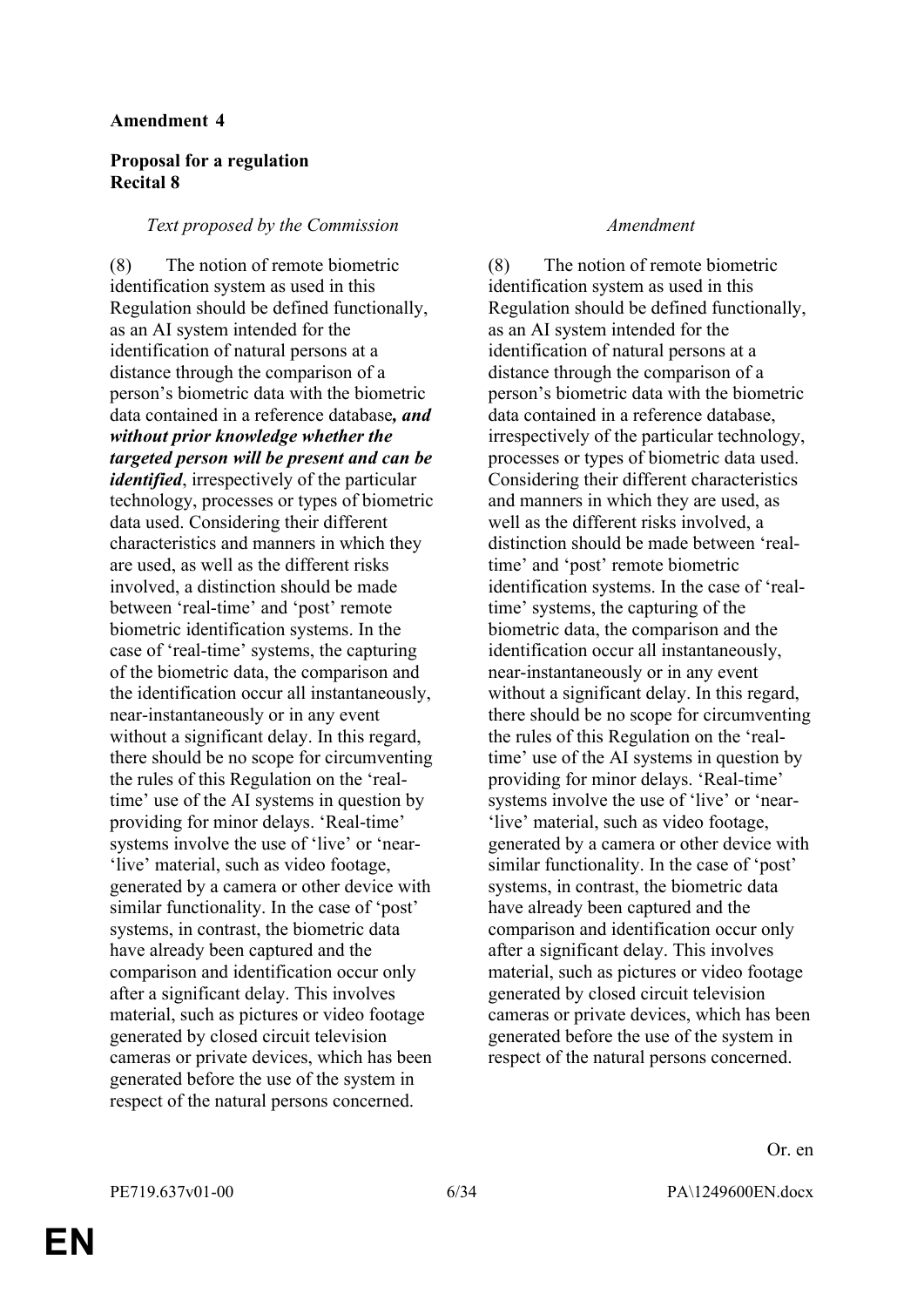#### **Proposal for a regulation Recital 9**

#### *Text proposed by the Commission Amendment*

(9) For the purposes of this Regulation the notion of publicly accessible space should be understood as referring to any physical place that is accessible to the public, irrespective of whether the place in question is privately or publicly owned. Therefore, the notion does not cover places that are private in nature and normally not freely accessible for third parties, including law enforcement authorities, unless those parties have been specifically invited or authorised, such as homes, private clubs, offices, warehouses and factories. *Online spaces are not covered either, as they are not physical* spaces. However, the mere fact that certain conditions for accessing a particular space may apply, such as admission tickets or age restrictions, does not mean that the space is not publicly accessible within the meaning of this Regulation. Consequently, in addition to public spaces such as streets, relevant parts of government buildings and most transport infrastructure, spaces such as cinemas, theatres, shops and shopping centres are normally also publicly accessible. Whether a given space is accessible to the public should however be determined on a case-by-case basis, having regard to the specificities of the individual situation at hand.

(9) For the purposes of this Regulation the notion of publicly accessible space should be understood as referring to any physical *or virtual* place that is accessible to the public, irrespective of whether the place in question is privately or publicly owned. Therefore, the notion does not cover places that are private in nature and normally not freely accessible for third parties, including law enforcement authorities, unless those parties have been specifically invited or authorised, such as homes, private clubs, offices, warehouses and factories. *The same principle should apply to virtual publicly accessible* spaces. However, the mere fact that certain conditions for accessing a particular space may apply, such as admission tickets or age restrictions, does not mean that the space is not publicly accessible within the meaning of this Regulation. Consequently, in addition to public spaces such as streets, relevant parts of government buildings and most transport infrastructure, spaces such as cinemas, theatres, shops and shopping centres are normally also publicly accessible. Whether a given space is accessible to the public should however be determined on a case-by-case basis, having regard to the specificities of the individual situation at hand.

Or. en

#### **Amendment 6**

#### **Proposal for a regulation Recital 13**

PA\1249600EN.docx 7/34 PE719.637v01-00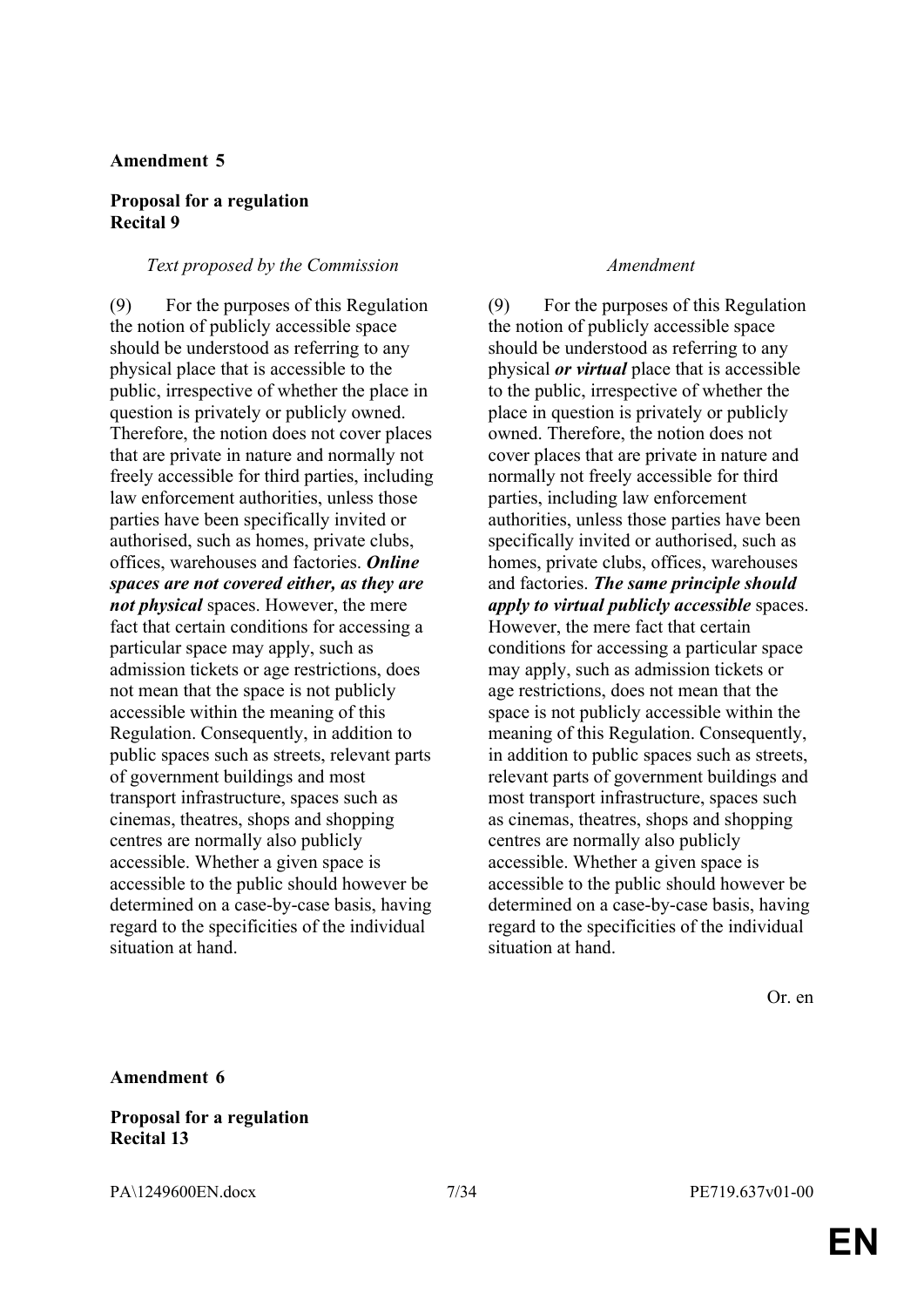### *Text proposed by the Commission Amendment*

(13) In order to ensure a consistent and high level of protection of public interests as regards health, safety and fundamental rights, common normative standards for all high-risk AI systems should be established. Those standards should be consistent with the Charter of fundamental rights of the European Union (the Charter) and should be non-discriminatory and in line with the Union's international trade commitments.

(13) In order to ensure a consistent and high level of protection of public interests as regards health, safety and fundamental rights, *as well as of society and the environment,* common normative standards for all high-risk AI systems should be established. Those standards should be consistent with the Charter of fundamental rights of the European Union (the Charter) and should be nondiscriminatory and in line with the Union's international trade commitments.

Or. en

#### **Amendment 7**

### **Proposal for a regulation Recital 16**

#### *Text proposed by the Commission Amendment*

(16) The placing on the market, putting into service or use of certain AI systems intended to distort human behaviour, whereby physical *or* psychological *harms are* likely to occur, should be forbidden. Such AI systems deploy subliminal components individuals cannot perceive or exploit vulnerabilities of children and people due to their age, physical or mental *incapacities*. They do so with the intention to materially distort the behaviour of a person and in a manner that causes or is likely to cause harm to that or another person. The intention may not be presumed if the distortion of human behaviour results from factors external to the AI system which are outside of the control of the provider or the user. Research for legitimate purposes in relation to such AI systems should not be stifled by the prohibition, if such research does not amount to use of the AI system in human-

(16) The placing on the market, putting into service or use of certain AI systems intended to distort human behaviour, whereby *material or non-material harm, including* physical*,* psychological *or economic harm is* likely to occur, should be forbidden. Such AI systems deploy subliminal components individuals cannot perceive or exploit vulnerabilities of children and people due to their age, physical or mental *capacity*. They do so with the intention to materially distort the behaviour of a person and in a manner that causes or is likely to cause harm to that or another person. The intention may not be presumed if the distortion of human behaviour results from factors external to the AI system which are outside of the control of the provider or the user. Research for legitimate purposes in relation to such AI systems should not be stifled by the prohibition, if such research does not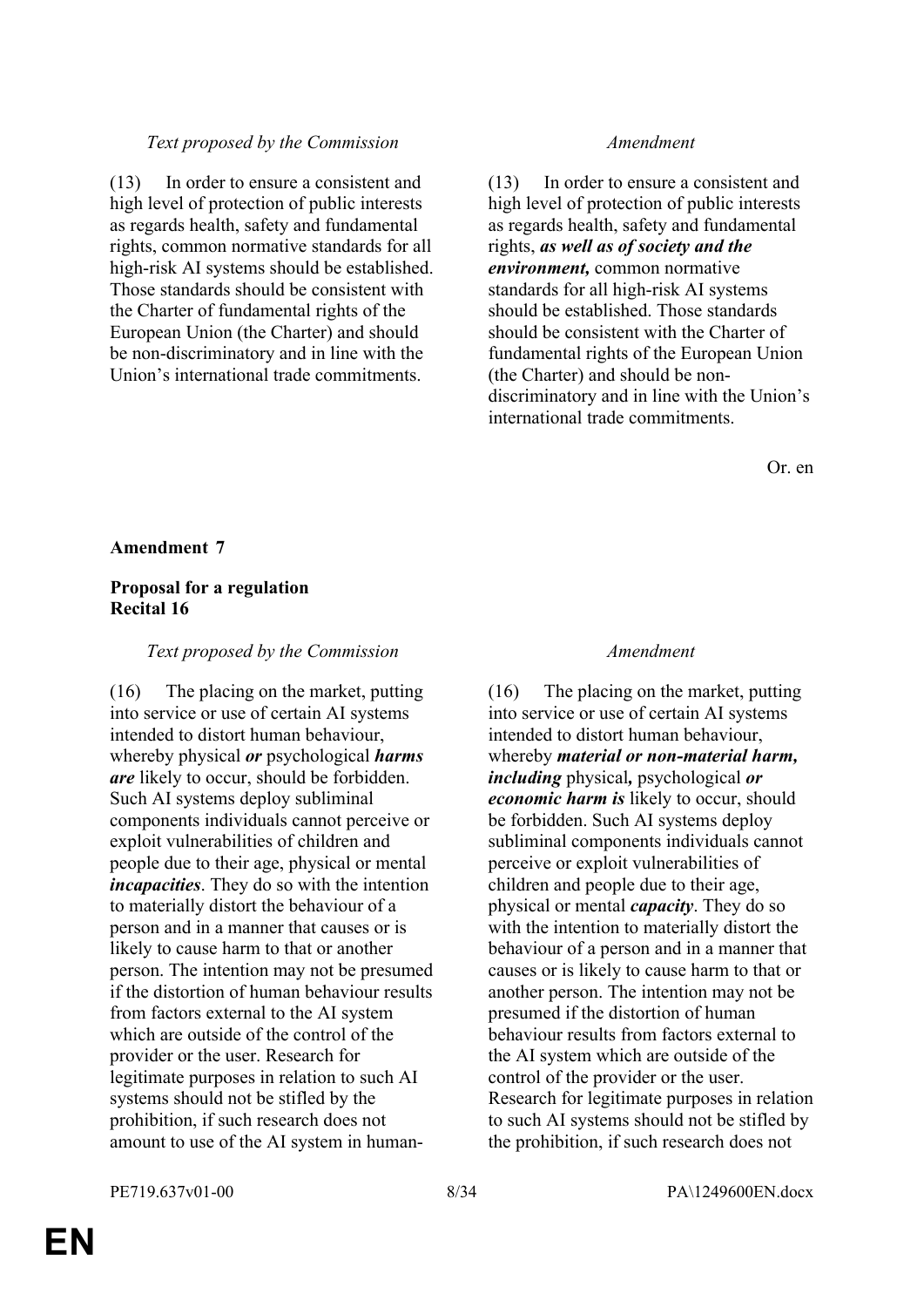machine relations that exposes natural persons to harm and such research is carried out in accordance with recognised ethical standards for scientific research.

amount to use of the AI system in humanmachine relations that exposes natural persons to harm and such research is carried out in accordance with recognised ethical standards for scientific research.

Or. en

#### **Amendment 8**

### **Proposal for a regulation Recital 17**

#### *Text proposed by the Commission Amendment*

(17) AI systems providing social scoring of natural persons for general purpose *by public authorities or on their behalf* may lead to discriminatory outcomes and the exclusion of certain groups. They may violate the right to dignity and nondiscrimination and the values of equality and justice. Such AI systems evaluate or classify the trustworthiness of natural persons based on their social behaviour in multiple contexts or known or predicted personal or personality characteristics. *The social score obtained from such AI systems may lead to the detrimental or unfavourable treatment of natural persons or whole groups thereof in social contexts, which are unrelated to the context in which the data was originally generated or collected or to a detrimental treatment that is disproportionate or unjustified to the gravity of their social behaviour.* Such AI systems should be therefore prohibited.

(17) AI systems providing social scoring of natural persons for general purpose may lead to discriminatory outcomes and the exclusion of certain groups. They may violate the right to dignity and nondiscrimination and the values of equality and justice. Such AI systems evaluate or classify the trustworthiness of natural persons based on their social behaviour in multiple contexts or known or predicted personal or personality characteristics. Such AI systems should be therefore prohibited.

Or. en

#### **Amendment 9**

#### **Proposal for a regulation Recital 18**

PA\1249600EN.docx 9/34 PE719.637v01-00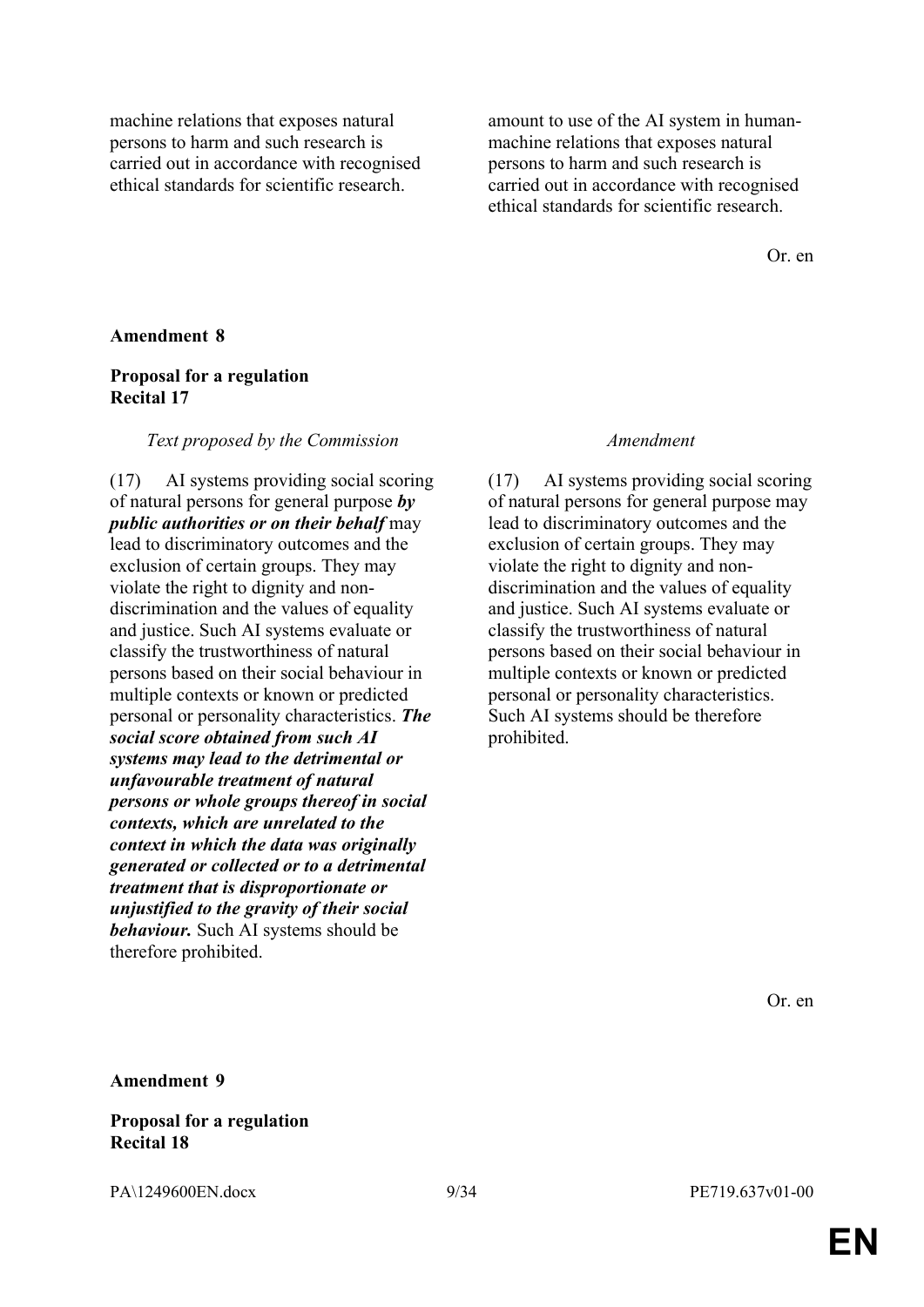### *Text proposed by the Commission Amendment*

(18) The use of AI systems for 'realtime' remote biometric identification of natural persons in publicly accessible spaces *for the purpose of law enforcement* is considered particularly intrusive in the rights and freedoms of the concerned persons, to the extent that it may affect the private life of a large part of the population, evoke a feeling of constant surveillance and indirectly dissuade the exercise of the freedom of assembly and other fundamental rights. In addition, the immediacy of the impact and the limited opportunities for further checks or corrections in relation to the use of such systems operating in 'real-time' carry heightened risks for the rights and freedoms of the persons *that are concerned by law enforcement activities*.

(18) The use of AI systems for 'realtime' *and 'post'* remote biometric identification of natural persons in publicly accessible spaces is considered particularly intrusive in the rights and freedoms of the concerned persons, to the extent that it may affect the private life of a large part of the population, evoke a feeling of constant surveillance and indirectly dissuade the exercise of the freedom of assembly and other fundamental rights. In addition, the immediacy of the impact and the limited opportunities for further checks or corrections in relation to the use of such systems operating in 'real-time' carry heightened risks for the rights and freedoms of the persons.

Or. en

### **Amendment 10**

**Proposal for a regulation Recital 19**

### *Text proposed by the Commission Amendment*

(19) The use of those systems *for the purpose of law enforcement* should *therefore* be prohibited*, except in three exhaustively listed and narrowly defined situations, where the use is strictly necessary to achieve a substantial public interest, the importance of which outweighs the risks*. *Those situations involve the search for potential victims of crime, including missing children; certain threats to the life or physical safety of natural persons or of a terrorist attack; and the detection, localisation, identification or prosecution of perpetrators or suspects of the criminal* 

(19) *Given the detrimental effect of those systems to freedoms a liberties of impacted individuals,* the use of those systems *in publicly accessible spaces* should be prohibited.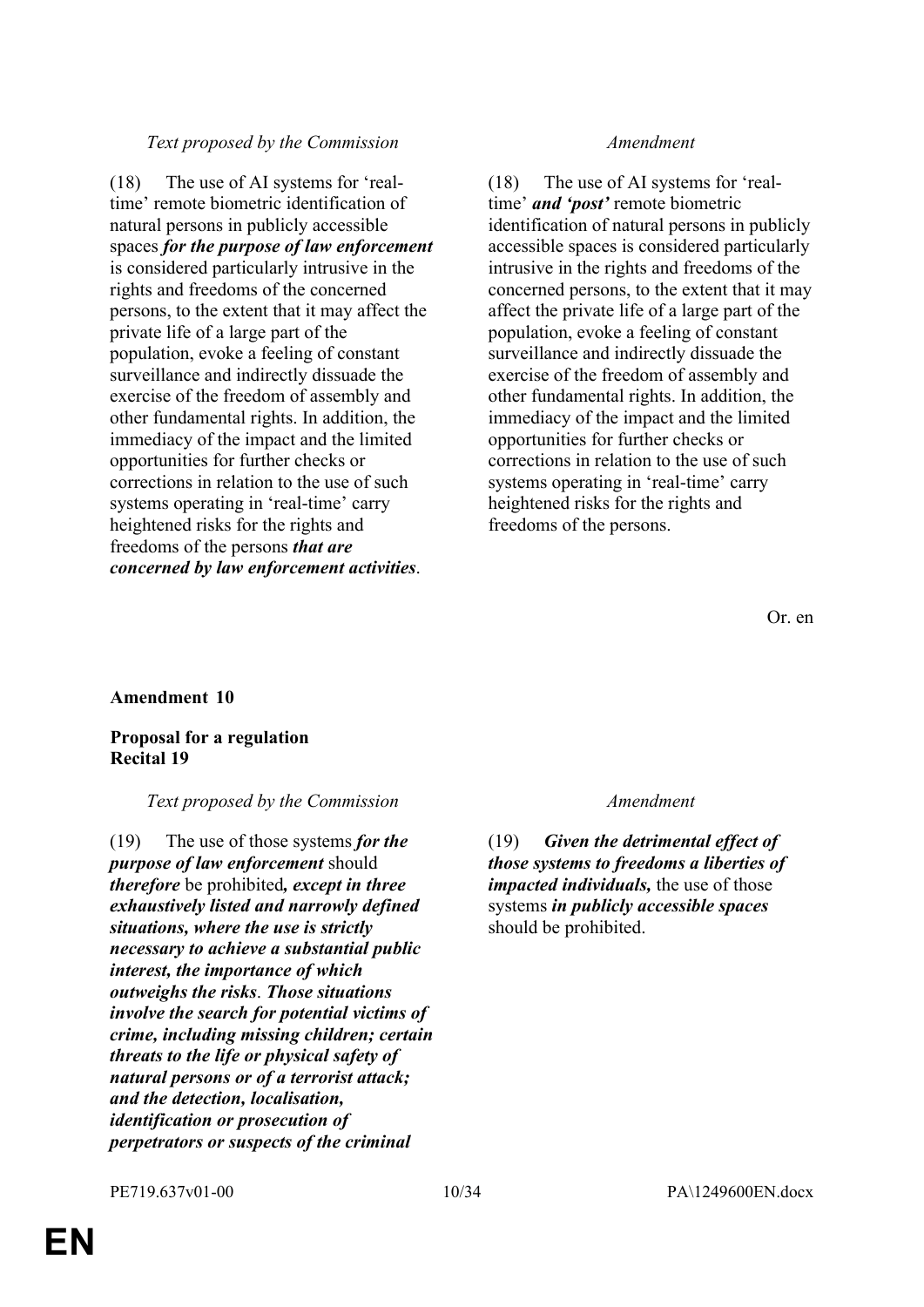*offences referred to in Council Framework Decision 2002/584/JHA<sup>38</sup> if those criminal offences are punishable in the Member State concerned by a custodial sentence or a detention order for a maximum period of at least three years and as they are defined in the law of that Member State. Such threshold for the custodial sentence or detention order in accordance with national law contributes to ensure that the offence should be serious enough to potentially justify the use of 'real-time' remote biometric identification systems. Moreover, of the 32 criminal offences listed in the Council Framework Decision 2002/584/JHA, some are in practice likely to be more relevant than others, in that the recourse to 'real-time' remote biometric identification will foreseeably be necessary and proportionate to highly varying degrees for the practical pursuit of the detection, localisation, identification or prosecution of a perpetrator or suspect of the different criminal offences listed and having regard to the likely differences in the seriousness, probability and scale of the harm or possible negative consequences.*

**Amendment 11**

### **Proposal for a regulation Recital 20**

*\_\_\_\_\_\_\_\_\_\_\_\_\_\_\_\_\_\_*

*Text proposed by the Commission Amendment*

*(20) In order to ensure that those deleted*

PA\1249600EN.docx 11/34 PE719.637v01-00

*<sup>38</sup> Council Framework Decision 2002/584/JHA of 13 June 2002 on the European arrest warrant and the surrender procedures between Member States (OJ L 190, 18.7.2002, p. 1).*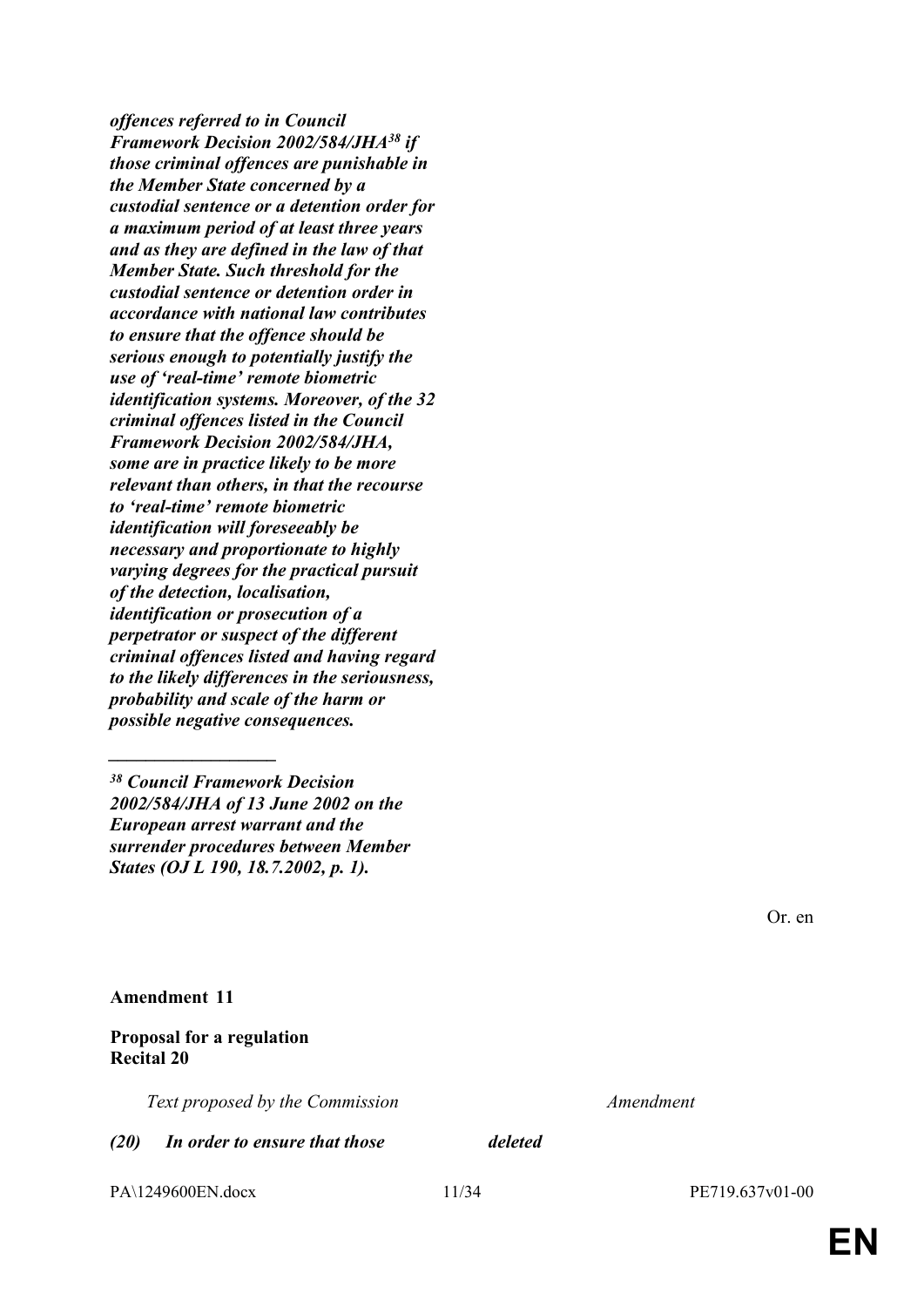*systems are used in a responsible and proportionate manner, it is also important to establish that, in each of those three exhaustively listed and narrowly defined situations, certain elements should be taken into account, in particular as regards the nature of the situation giving rise to the request and the consequences of the use for the rights and freedoms of all persons concerned and the safeguards and conditions provided for with the use. In addition, the use of 'real-time' remote biometric identification systems in publicly accessible spaces for the purpose of law enforcement should be subject to appropriate limits in time and space, having regard in particular to the evidence or indications regarding the threats, the victims or perpetrator. The reference database of persons should be appropriate for each use case in each of the three situations mentioned above.*

#### **Amendment 12**

### **Proposal for a regulation Recital 21**

*Text proposed by the Commission Amendment*

*(21) Each use of a 'real-time' remote biometric identification system in publicly accessible spaces for the purpose of law enforcement should be subject to an express and specific authorisation by a judicial authority or by an independent administrative authority of a Member State. Such authorisation should in principle be obtained prior to the use, except in duly justified situations of urgency, that is, situations where the need to use the systems in question is such as to make it effectively and objectively impossible to obtain an authorisation before commencing the use. In such* 

*deleted*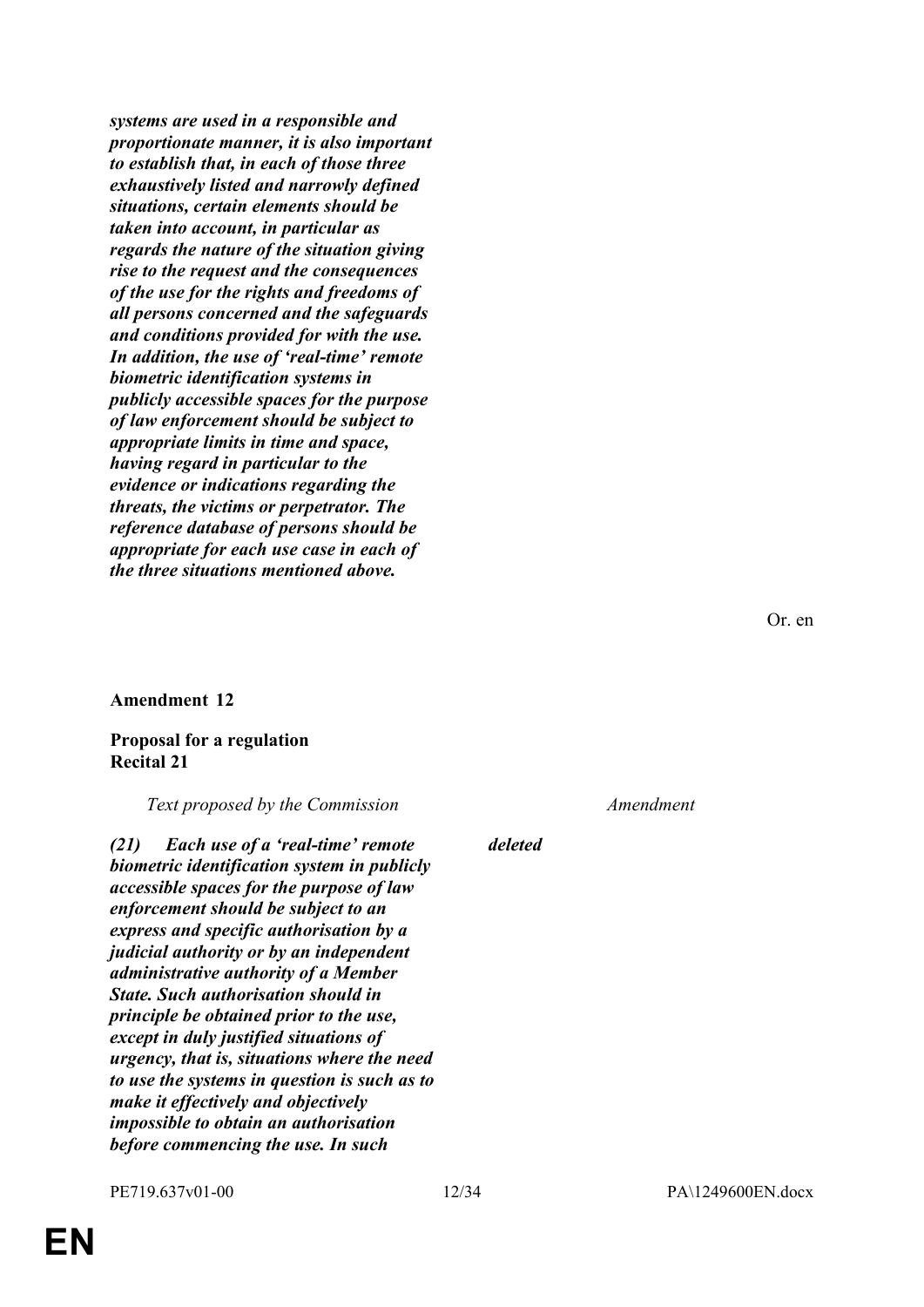*situations of urgency, the use should be restricted to the absolute minimum necessary and be subject to appropriate safeguards and conditions, as determined in national law and specified in the context of each individual urgent use case by the law enforcement authority itself. In addition, the law enforcement authority should in such situations seek to obtain an authorisation as soon as possible, whilst providing the reasons for not having been able to request it earlier.*

Or. en

#### **Amendment 13**

#### **Proposal for a regulation Recital 22**

*Text proposed by the Commission Amendment*

*(22) Furthermore, it is appropriate to provide, within the exhaustive framework set by this Regulation that such use in the territory of a Member State in accordance with this Regulation should only be possible where and in as far as the Member State in question has decided to expressly provide for the possibility to authorise such use in its detailed rules of national law. Consequently, Member States remain free under this Regulation not to provide for such a possibility at all or to only provide for such a possibility in respect of some of the objectives capable of justifying authorised use identified in this Regulation.*

*deleted*

Or. en

#### **Amendment 14**

### **Proposal for a regulation Recital 23**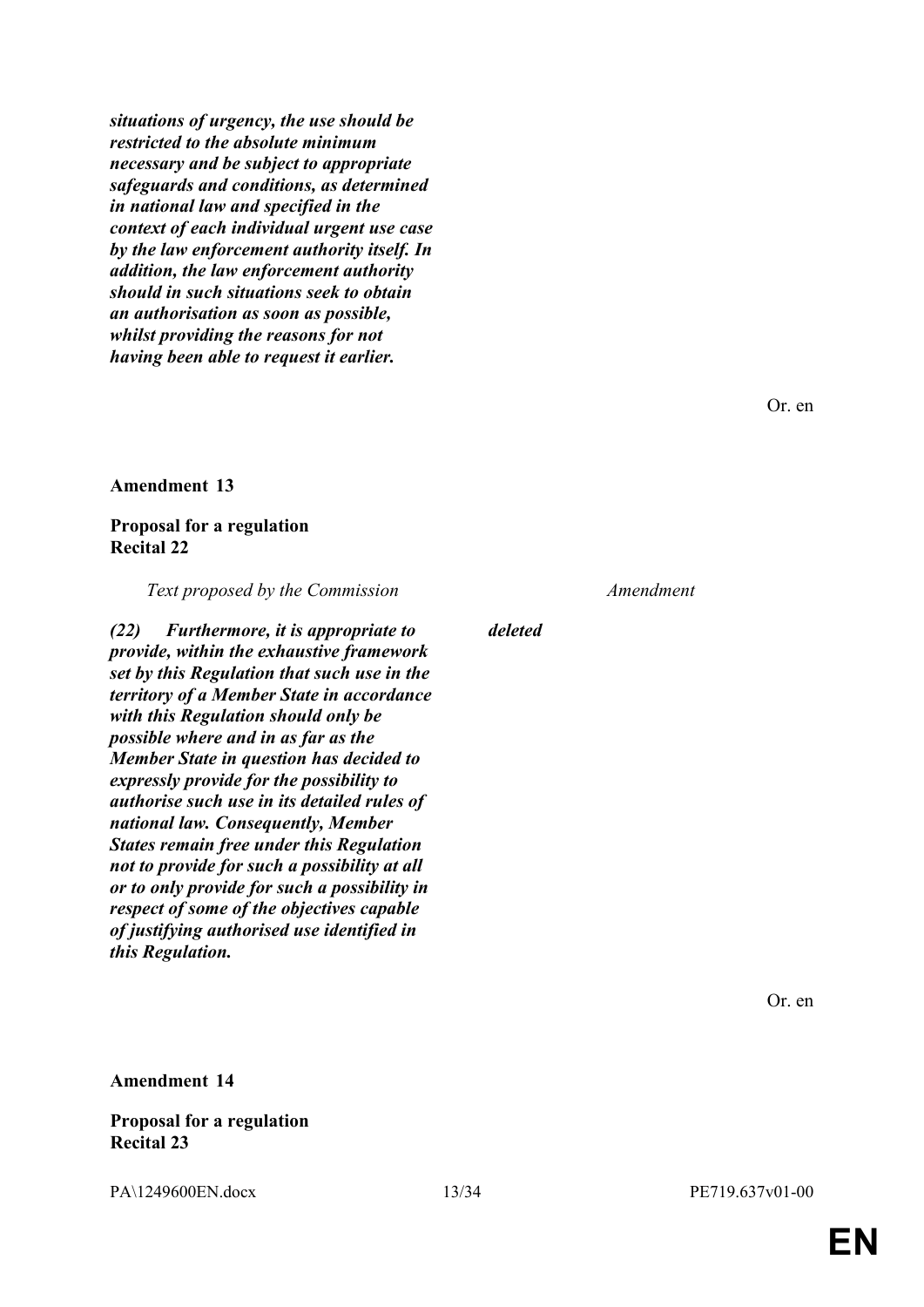### *Text proposed by the Commission Amendment*

(23) The use of AI systems for 'realtime' remote biometric identification of natural persons in publicly accessible spaces *for the purpose of law enforcement* necessarily involves the processing of biometric data. The rules of this Regulation that prohibit*, subject to certain exceptions,* such use, which are based on Article 16 TFEU, should apply as lex specialis in respect of the rules on the processing of biometric data contained in Article 10 of Directive (EU) 2016/680, thus regulating such use and the processing of biometric data involved in an exhaustive manner. *Therefore, such use and processing should only be possible in as far as it is compatible with the framework set by this Regulation, without there being scope, outside that framework, for the competent authorities, where they act for purpose of law enforcement, to use such systems and process such data in connection thereto on the grounds listed in Article 10 of Directive (EU) 2016/680. In this context, this Regulation is not intended to provide the legal basis for the processing of personal data under Article 8 of Directive 2016/680. However, the use of 'real-time' remote biometric identification systems in publicly accessible spaces for purposes other than law enforcement, including by competent authorities, should not be covered by the specific framework regarding such use for the purpose of law enforcement set by this Regulation. Such use for purposes other than law enforcement should therefore not be subject to the requirement of an authorisation under this Regulation and the applicable detailed rules of national law that may give effect to it.*

(23) The use of AI systems for 'realtime' *and 'post'* remote biometric identification of natural persons in publicly accessible spaces necessarily involves the processing of biometric data. The rules of this Regulation that prohibit such use, which are based on Article 16 TFEU, should apply as lex specialis in respect of the rules on the processing of biometric data contained in Article 10 of Directive (EU) 2016/680, thus regulating such use and the processing of biometric data involved in an exhaustive manner.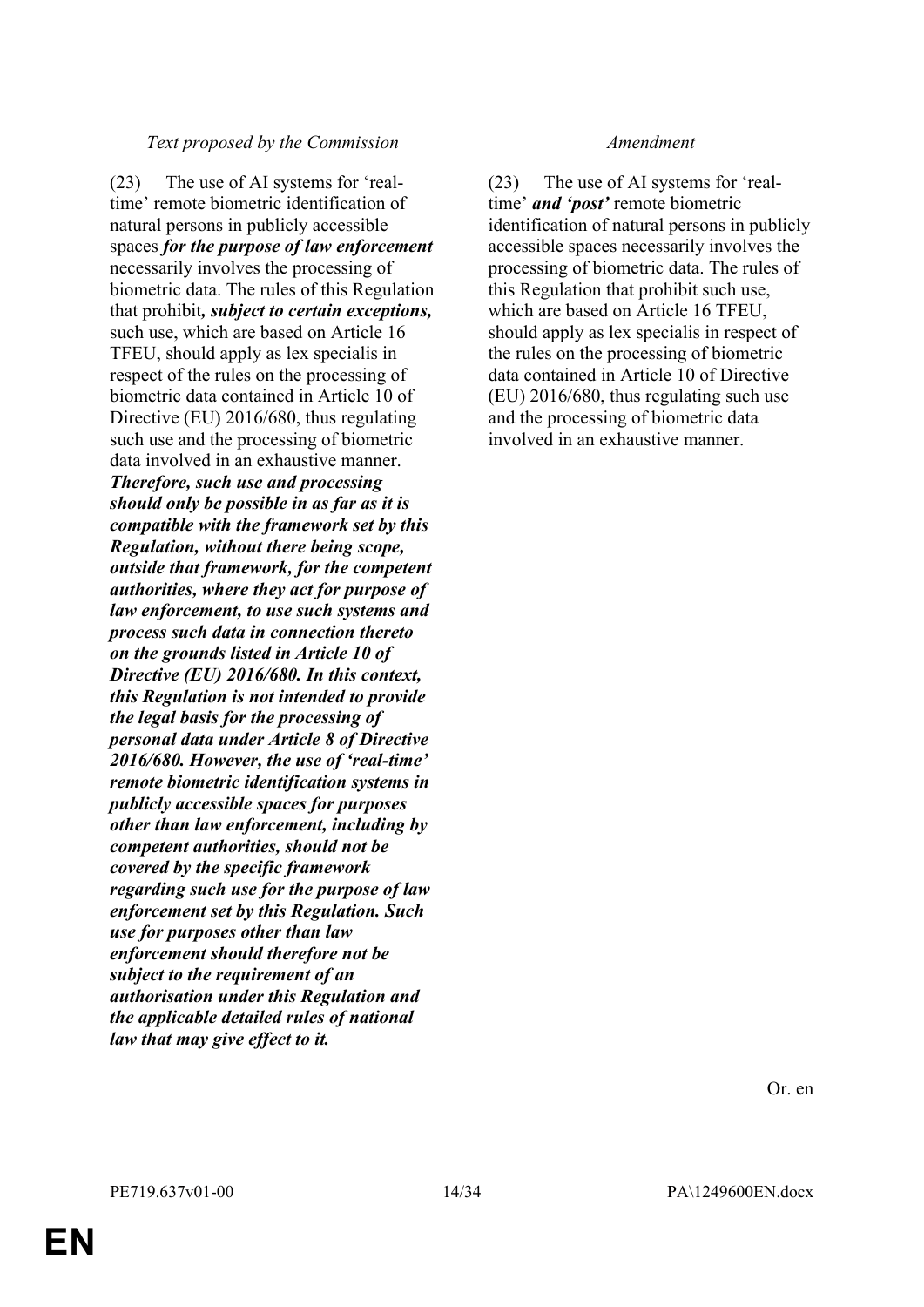### **Proposal for a regulation Recital 24**

*Text proposed by the Commission Amendment*

*(24) Any processing of biometric data and other personal data involved in the use of AI systems for biometric identification, other than in connection to the use of 'real-time' remote biometric identification systems in publicly accessible spaces for the purpose of law enforcement as regulated by this Regulation, including where those systems are used by competent authorities in publicly accessible spaces for other purposes than law enforcement, should continue to comply with all requirements resulting from Article 9(1) of Regulation (EU) 2016/679, Article 10(1) of Regulation (EU) 2018/1725 and Article 10 of Directive (EU) 2016/680, as applicable.*

### *deleted*

Or. en

### **Amendment 16**

### **Proposal for a regulation Recital 27**

### *Text proposed by the Commission Amendment*

(27) High-risk AI systems should only be placed on the Union market or put into service if they comply with certain mandatory requirements. Those requirements should ensure that high-risk AI systems available in the Union or whose output is otherwise used in the Union do not pose unacceptable risks to important Union public interests as recognised and protected by Union law. AI systems identified as high-risk should be limited to those that have a significant harmful impact on the health, safety and

(27) High-risk AI systems should only be placed on the Union market or put into service if they comply with certain mandatory requirements. Those requirements should ensure that high-risk AI systems available in the Union or whose output is otherwise used in the Union do not pose unacceptable risks to important Union public interests as recognised and protected by Union law. AI systems identified as high-risk should be limited to those that have a significant harmful impact on the health, safety and

PA\1249600EN.docx 15/34 PE719.637v01-00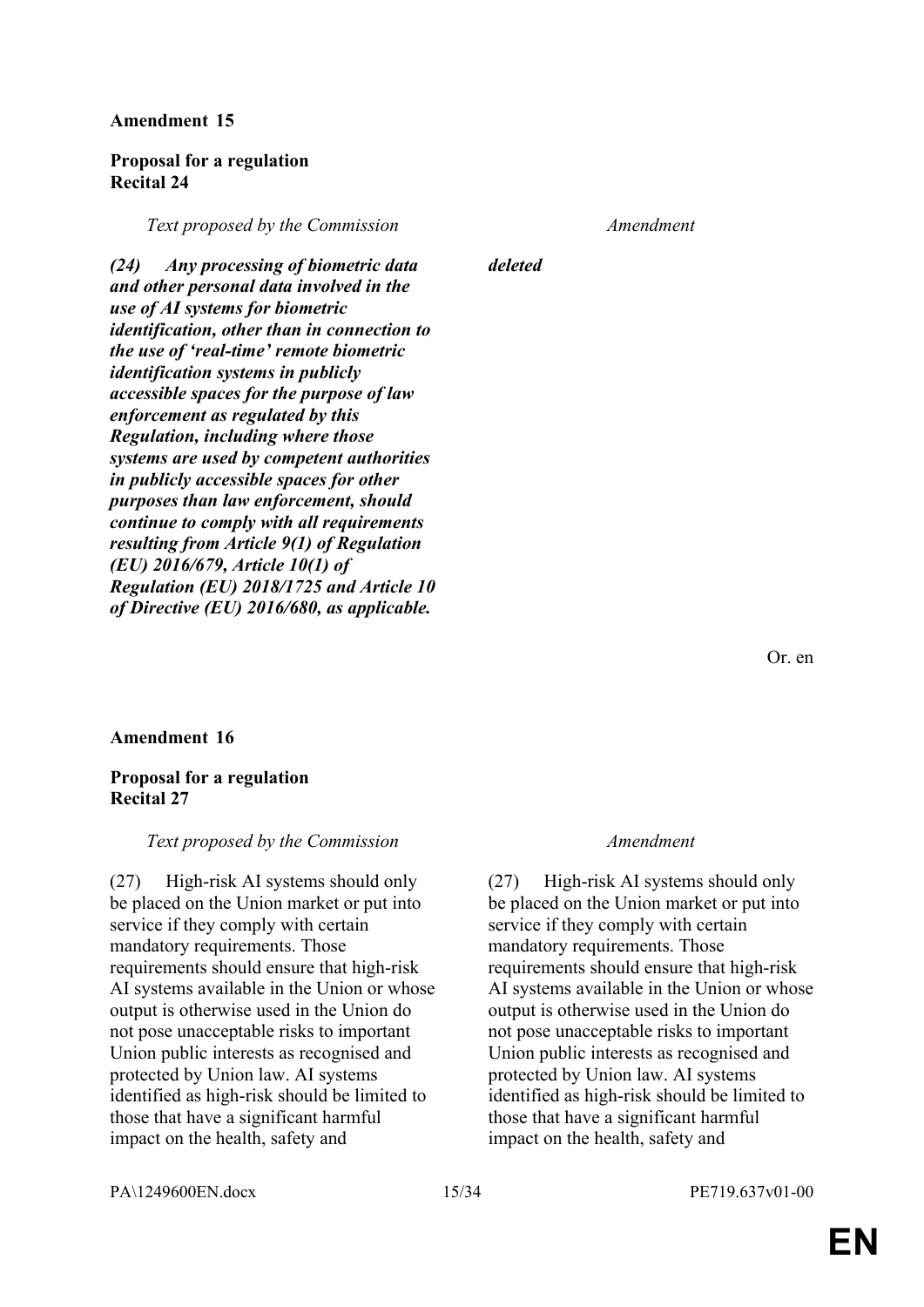fundamental rights of persons in the Union and such limitation minimises any potential restriction to international trade, if any.

fundamental rights of persons in the Union*, as well as on society and on the environment,* and such limitation minimises any potential restriction to international trade, if any.

Or. en

### **Amendment 17**

### **Proposal for a regulation Recital 33**

#### *Text proposed by the Commission Amendment*

(33) Technical inaccuracies of AI systems intended for the *remote* biometric identification of natural persons can lead to biased results and entail discriminatory effects. This is particularly relevant when it comes to age, ethnicity, sex or disabilities. Therefore, 'real-time' and 'post' remote biometric identification systems should be classified as high-risk. In view of the risks that they pose, both types of *remote* biometric identification systems should be subject to specific requirements on logging capabilities and human oversight.

(33) Technical inaccuracies of AI systems intended for the biometric identification of natural persons can lead to biased results and entail discriminatory effects. This is particularly relevant when it comes to age, ethnicity, sex or disabilities. Therefore, 'real-time' and 'post' remote biometric identification systems*, as well as non-remote biometric identification systems intended to be used in publicly accessible spaces, workplaces and education and training institutions* should be classified as high-risk. In view of the risks that they pose, both types of biometric identification systems should be subject to specific requirements on logging capabilities and human oversight.

Or. en

#### **Amendment 18**

### **Proposal for a regulation Recital 35**

*Text proposed by the Commission Amendment*

(35) AI systems used in education or *vocational* training, notably for determining access or assigning persons to

(35) AI systems used in education or training, notably for determining access or assigning persons to educational and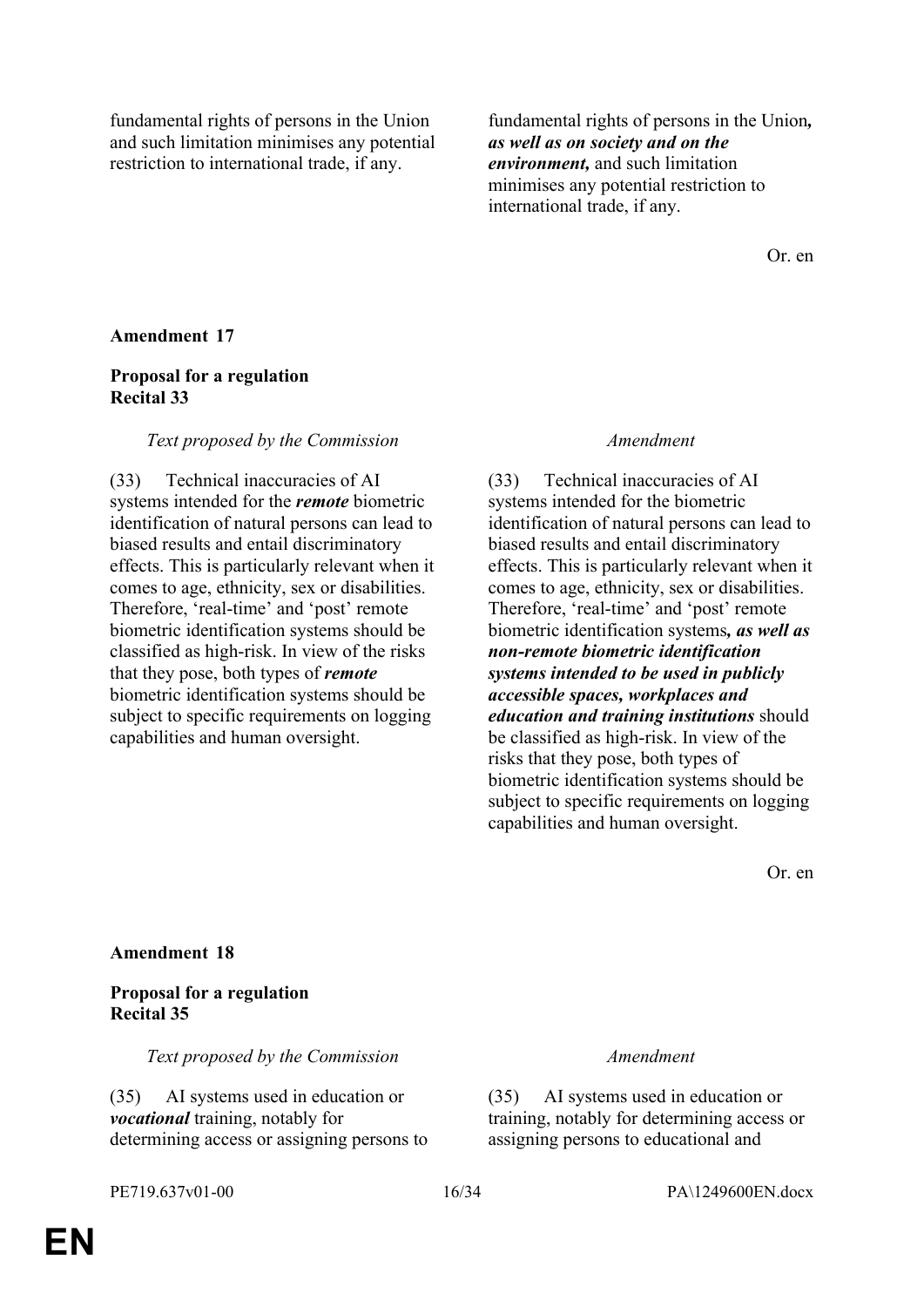educational and *vocational* training institutions *or* to evaluate persons on tests as part of or as a precondition for their education should be considered high-risk, since they may determine the educational and professional course of a person's life and therefore affect their ability to secure their livelihood. When improperly designed and used, such systems may violate the right to education and training as well as the right not to be discriminated against and perpetuate historical patterns of discrimination.

training institutions to evaluate persons on tests as part of or as a precondition for their education *or for determining the areas of study a student should follow* should be considered high-risk, since they may determine the educational and professional course of a person's life and therefore affect their ability to secure their livelihood. When improperly designed and used, such systems may violate the right to education and training as well as the right not to be discriminated against and perpetuate historical patterns of discrimination. *AI systems used to monitor students during tests at education and training institutions should be considered high-risk, since they are also interfering with students' rights to privacy and data protection.*

Or. en

**Amendment 19**

**Proposal for a regulation Recital 35 a (new)**

*Text proposed by the Commission Amendment*

*(35a) AI systems used in media and culture, in particular those that create and disseminate machine-generated news articles and those that suggest or prioritize audiovisual content should be considered high-risk, since those systems may influence society, spread disinformation and misinformation, have a negative impact on elections and other democratic processes and impact cultural and linguistic diversity.*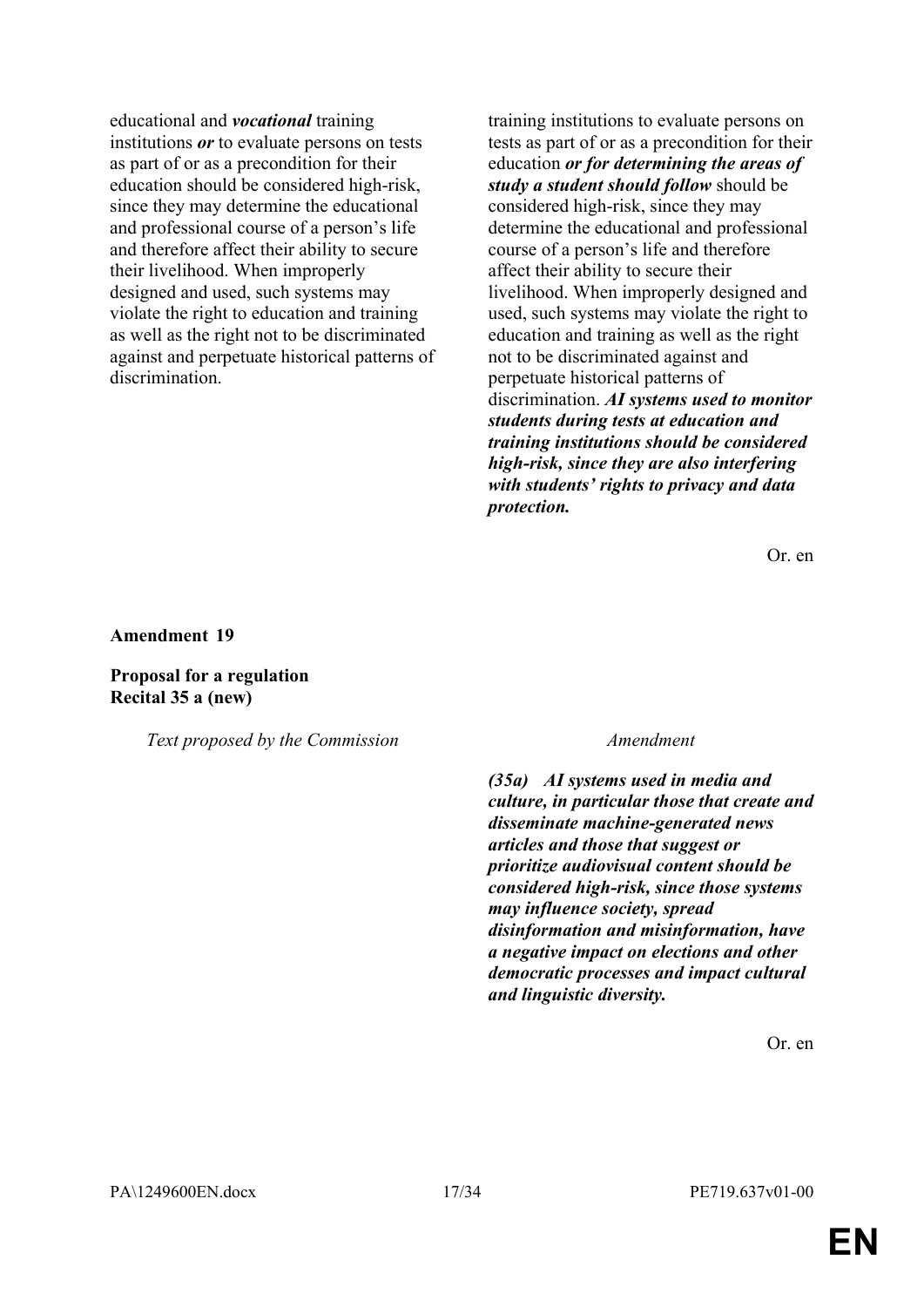### **Proposal for a regulation Recital 36**

#### *Text proposed by the Commission Amendment*

(36) AI systems used in employment, workers management and access to selfemployment, notably for the recruitment and selection of persons, for making decisions on promotion and termination and for task allocation, monitoring or evaluation of persons in work-related *contractual* relationships, should also be classified as high-risk, since those systems may appreciably impact future career prospects and livelihoods of these persons. Relevant work-related *contractual* relationships should involve employees and persons providing services through platforms as referred to in the Commission Work Programme 2021. Such persons should in principle not be considered users within the meaning of this Regulation. Throughout the recruitment process and in the evaluation, promotion, or retention of persons in work-related *contractual* relationships, such systems may perpetuate historical patterns of discrimination, for example against women, certain age groups, persons with disabilities, or persons of certain racial or ethnic origins or sexual orientation. AI systems used to monitor the performance and behaviour of these persons may also impact their rights to data protection and privacy.

(36) AI systems used in employment, workers management and access to selfemployment, notably for the recruitment and selection of persons, for making decisions on promotion and termination and for task allocation, *for monitoring compliance with workplace rules and for*  monitoring or evaluation of persons in work-related relationships, should also be classified as high-risk, since those systems may appreciably impact future career prospects and livelihoods of these persons. Relevant work-related relationships should involve employees and persons providing services through platforms as referred to in the Commission Work Programme 2021. Such persons should in principle not be considered users within the meaning of this Regulation. Throughout the recruitment process and in the evaluation, promotion, or retention of persons in work-related relationships, such systems may perpetuate historical patterns of discrimination, for example against women, certain age groups, persons with disabilities, or persons of certain racial or ethnic origins or sexual orientation. AI systems used to monitor the performance and behaviour of these persons may also impact their rights to data protection and privacy.

Or. en

**Amendment 21**

**Proposal for a regulation Recital 85**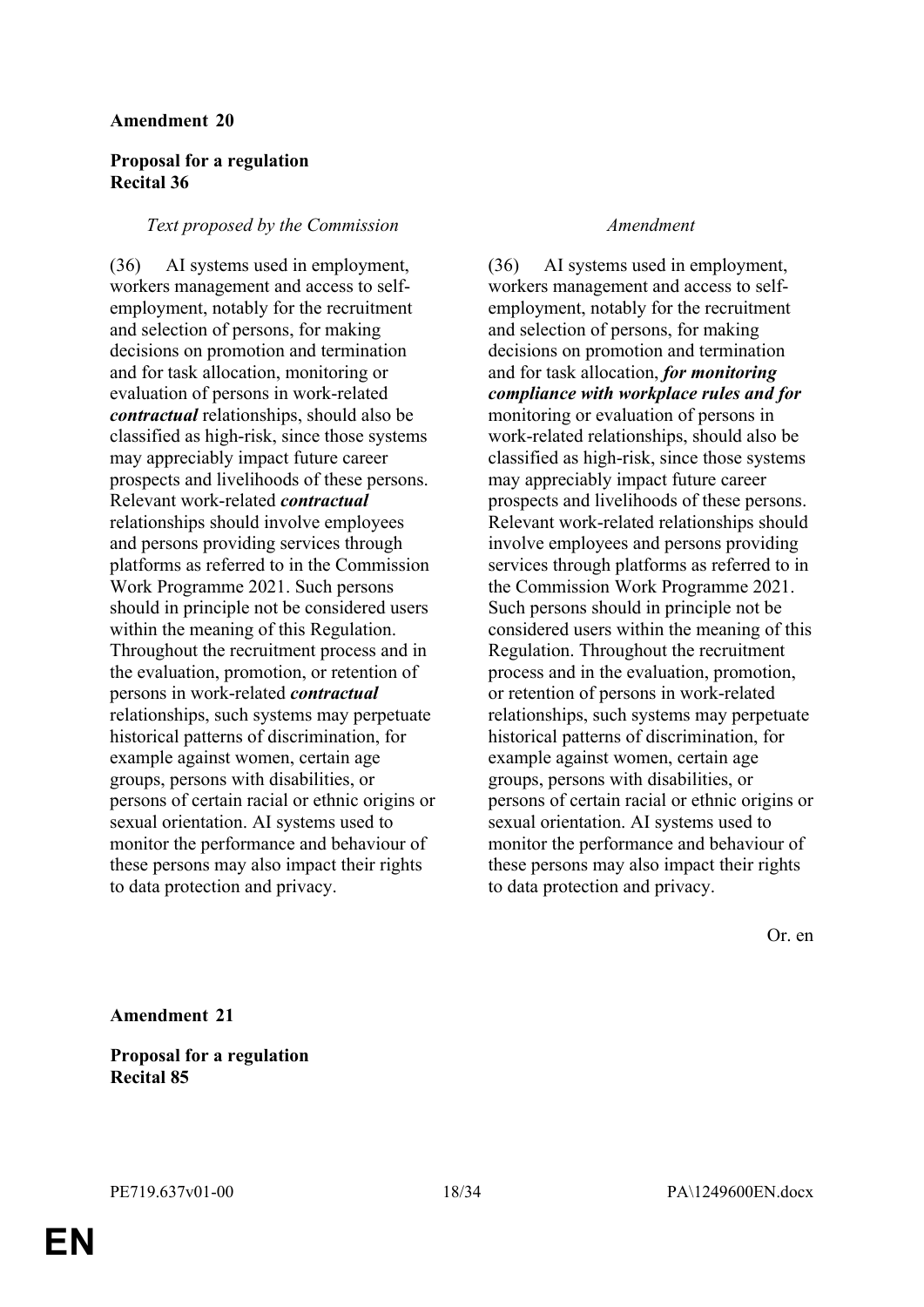### *Text proposed by the Commission Amendment*

(85) In order to ensure that the regulatory framework can be adapted where necessary, the power to adopt acts in accordance with Article 290 TFEU should be delegated to the Commission to amend the techniques and approaches referred to in Annex I to define AI systems, the Union harmonisation legislation listed in Annex II, the high-risk AI systems listed in Annex III, the provisions regarding technical documentation listed in Annex IV, the content of the EU declaration of conformity in Annex V, the provisions regarding the conformity assessment procedures in Annex VI and VII and the provisions establishing the high-risk AI systems to which the conformity assessment procedure based on assessment of the quality management system and assessment of the technical documentation should apply. It is of particular importance that the Commission carry out appropriate consultations during its preparatory work, including at expert level, and that those consultations be conducted in accordance with the principles laid down in the Interinstitutional Agreement of 13 April 2016 on Better Law-Making<sup>58</sup>. In particular, to ensure equal participation in the preparation of delegated acts, the European Parliament and the Council receive all documents at the same time as Member States' experts, and their experts systematically have access to meetings of Commission expert groups dealing with the preparation of delegated acts.

(85) In order to ensure that the regulatory framework can be adapted where necessary, the power to adopt acts in accordance with Article 290 TFEU should be delegated to the Commission to amend the techniques and approaches referred to in Annex I to define AI systems, the Union harmonisation legislation listed in Annex II, the high-risk AI systems listed in Annex III, the provisions regarding technical documentation listed in Annex IV, the content of the EU declaration of conformity in Annex V, the provisions regarding the conformity assessment procedures in Annex VI and VII and the provisions establishing the high-risk AI systems to which the conformity assessment procedure based on assessment of the quality management system and assessment of the technical documentation should apply. It is of particular importance that the Commission carry out appropriate consultations during its preparatory work, including at expert level, and that those consultations be conducted in accordance with the principles laid down in the Interinstitutional Agreement of 13 April 2016 on Better Law-Making<sup>58</sup>*. Those consultations should involve the participation of a balanced selection of stakeholders, including consumer organisations, associations representing the persons concerned, representatives of businesses from different sectors and of different sizes, as well as researchers and scientists*. In particular, to ensure equal participation in the preparation of delegated acts, the European Parliament and the Council receive all documents at the same time as Member States' experts, and their experts systematically have access to meetings of Commission expert groups dealing with the preparation of delegated acts.

 $\mathcal{L}_\text{max}$  , and the contract of the contract of the contract of the contract of the contract of the contract of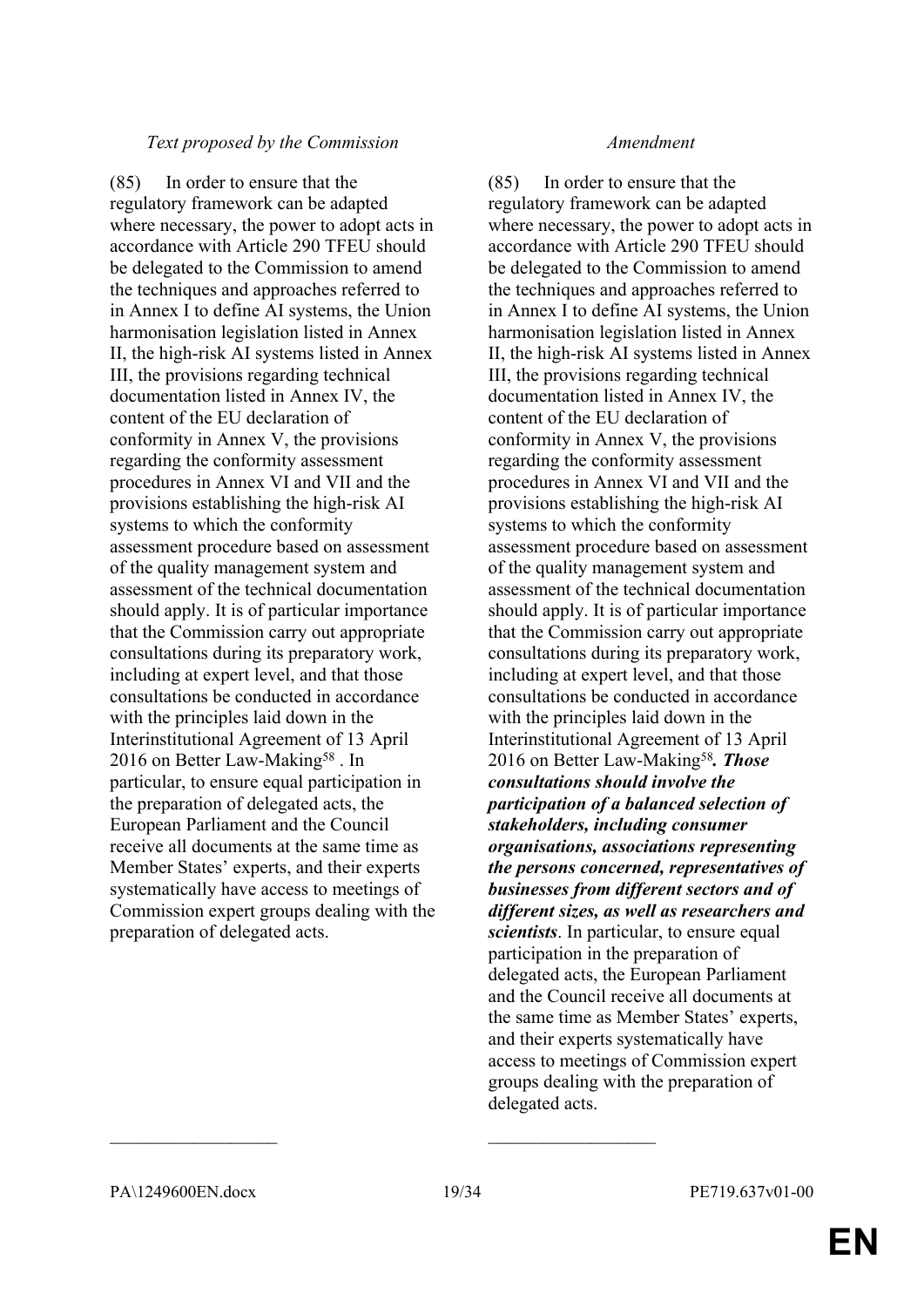Or. en

### **Amendment 22**

#### **Proposal for a regulation Recital 86 a (new)**

*Text proposed by the Commission Amendment*

*(86a) Given the rapid technological developments and the required technical expertise in conducting the assessment of high-risk AI systems, the delegation of powers and the implementing powers of the Commission should be exercised with as much flexibility as possible. The Commission should regularly review Annex III without undue delay, at least every six months, while consulting with the relevant stakeholders, including ethics experts, anthropologists, sociologists, mental health specialists and any other relevant scientists and researchers, as well as with parent associations.*

Or. en

#### **Amendment 23**

### **Proposal for a regulation Article 3 – paragraph 1 – point 34**

*Text proposed by the Commission Amendment*

(34) 'emotion recognition system' means an AI system for the purpose of identifying or inferring emotions or intentions of natural persons on the basis of their biometric data;

(34) 'emotion recognition system' means an AI system for the purpose of identifying or inferring emotions*, states of mind* or intentions of natural persons on the basis of their biometric data *or data relating to their physiological or behavioral characteristics*;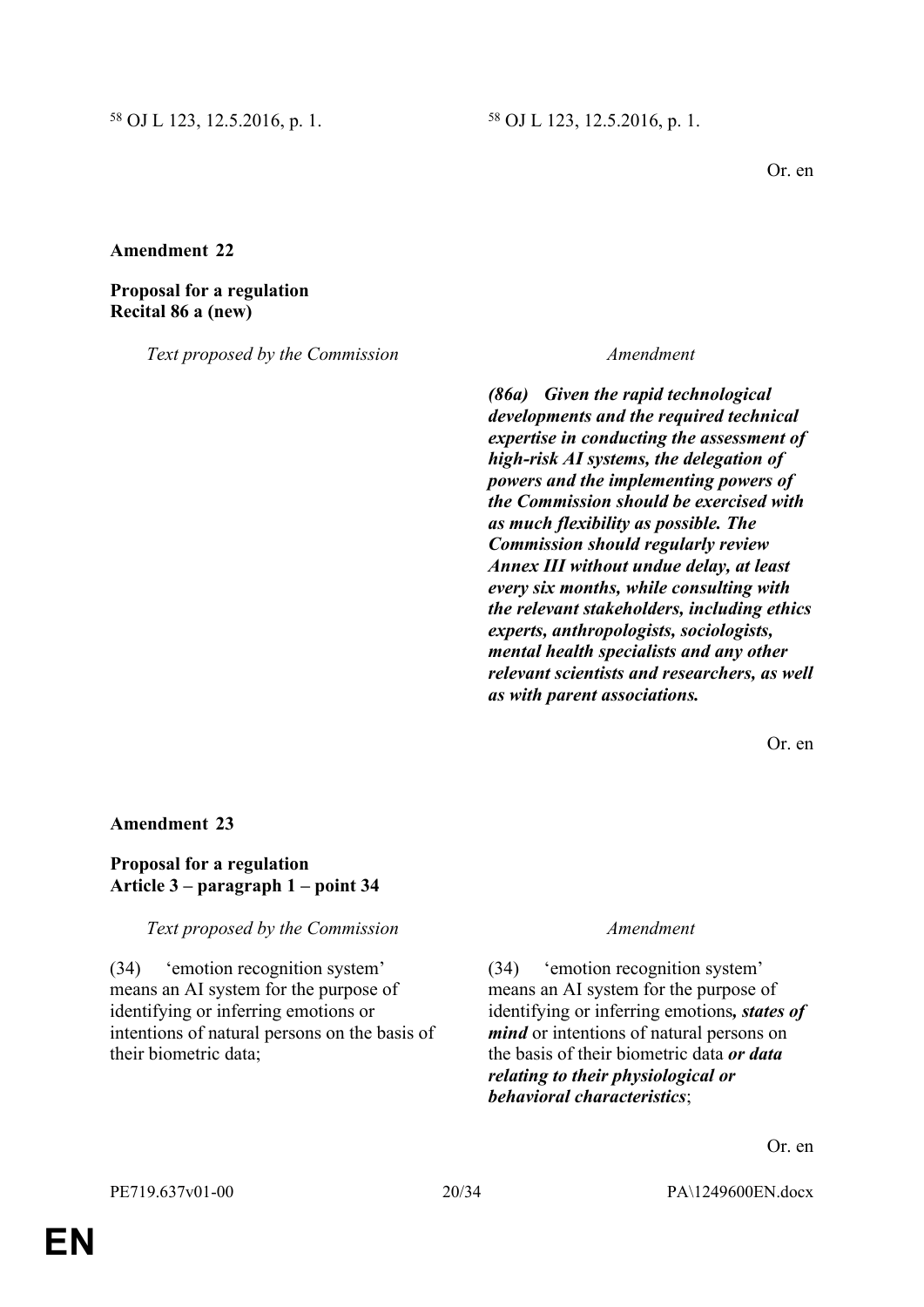### **Proposal for a regulation Article 3 – paragraph 1 – point 35**

#### *Text proposed by the Commission Amendment*

(35) 'biometric categorisation system' means an AI system for the purpose of assigning natural persons to specific categories, such as sex, age, hair colour, eye colour, tattoos, ethnic origin or sexual or political orientation, on the basis of their biometric data;

(35) 'biometric categorisation system' means an AI system *that uses biometric data, or other physical, physiological or behavioral data,* for the purpose of assigning natural persons to specific categories, such as sex, age, hair colour, eye colour, tattoos, ethnic origin or sexual or political orientation, on the basis of their biometric data;

Or. en

#### **Amendment 25**

### **Proposal for a regulation Article 3 – paragraph 1 – point 36**

### *Text proposed by the Commission Amendment*

(36) 'remote biometric identification system' means an AI system for the purpose of identifying natural persons at a distance through the comparison of a person's biometric data with the biometric data contained in a reference database*, and without prior knowledge of the user of the AI system whether the person will be present and can be identified* ;

(36) 'remote biometric identification system' means an AI system for the purpose of identifying natural persons at a distance through the comparison of a person's biometric data with the biometric data contained in a reference database;

Or. en

**Amendment 26**

**Proposal for a regulation Article 3 – paragraph 1 – point 39**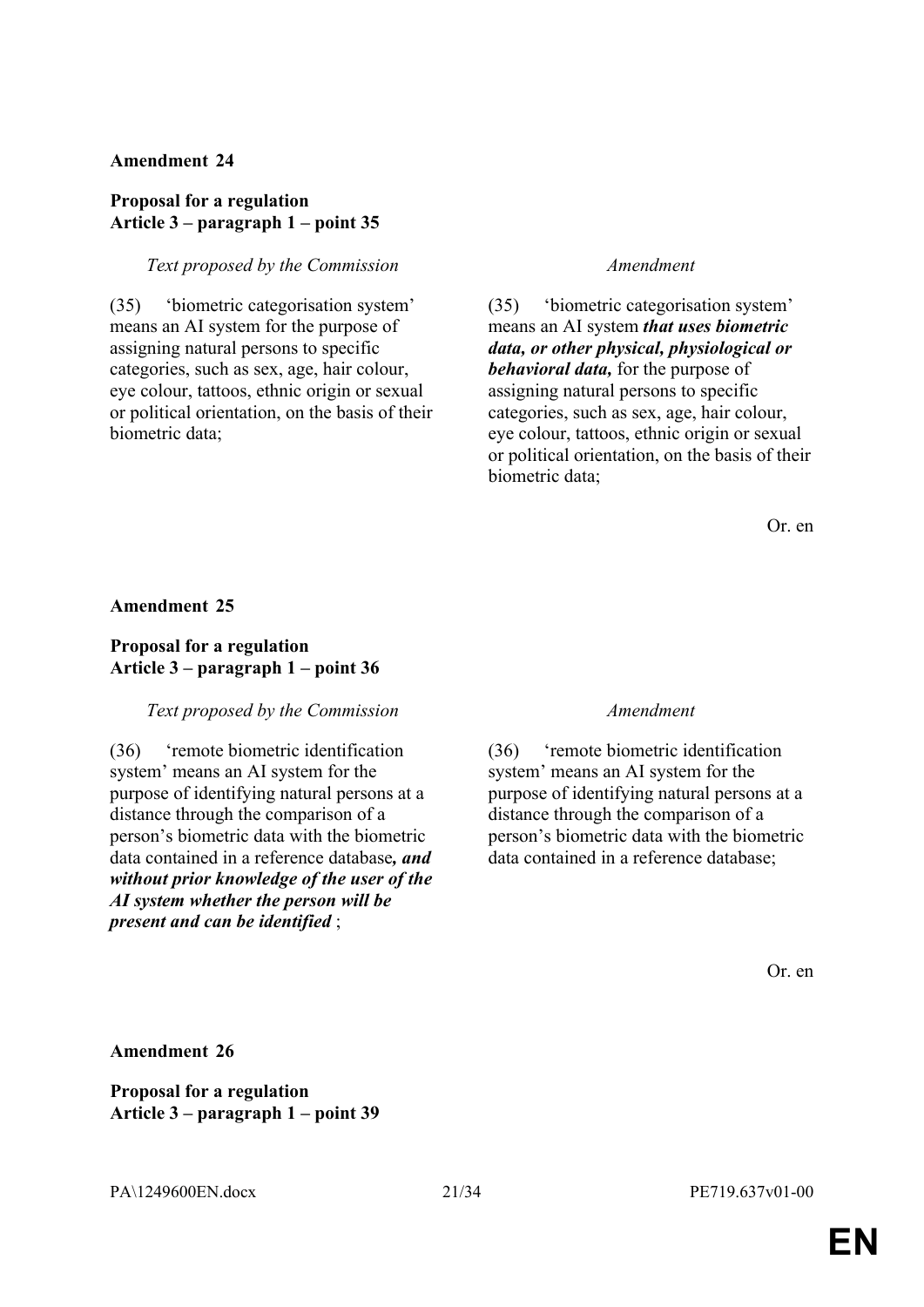#### *Text proposed by the Commission Amendment*

(39) 'publicly accessible space' means any physical place accessible to the public, regardless of whether certain conditions for access may apply;

(39) 'publicly accessible space' means any physical *or virtual* place accessible to the public, regardless of whether certain conditions for access may apply;

Or. en

#### **Amendment 27**

### **Proposal for a regulation Article 3 – paragraph 1 – point 44 a (new)**

*Text proposed by the Commission Amendment*

*(44a) 'education and training institutions' means providers where people of different ages gain education and training, including preschools, childcare, primary schools, secondary schools, tertiary education providers, vocational education and training and any type of lifelong learning providers.*

Or. en

#### **Amendment 28**

#### **Proposal for a regulation Article 5 – paragraph 1 – point a**

#### *Text proposed by the Commission Amendment*

(a) the placing on the market, putting into service or use of an AI system that deploys *subliminal* techniques *beyond a person's consciousness in order to* materially *distort* a person's behaviour in a manner that causes or is likely to cause that person or another person physical *or* psychological harm;

(a) the placing on the market, putting into service or use of an AI system that deploys techniques *with the effect or likely effect of* materially *distorting* a person's behaviour in a manner that causes or is likely to cause that person or another person *material or non-material harm including* physical*,* psychological *or economic* harm;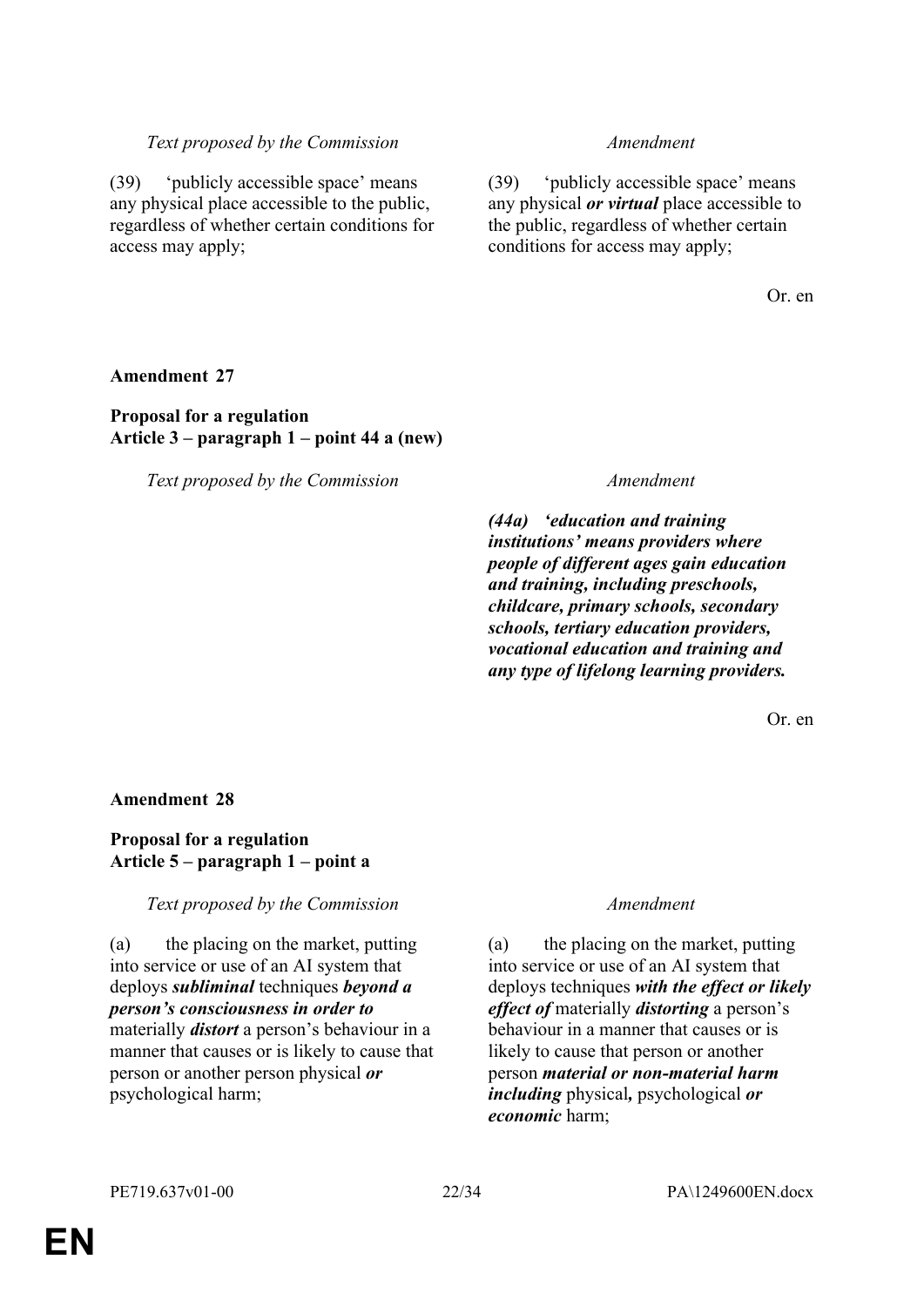#### **Proposal for a regulation Article 5 – paragraph 1 – point b**

#### *Text proposed by the Commission Amendment*

(b) the placing on the market, putting into service or use of an AI system that exploits any of the vulnerabilities of a *specific group of persons* due to their age, physical or mental *disability*, in order to materially distort the behaviour of a person *pertaining to that group* in a manner that causes or is likely to cause that person or another person physical *or* psychological harm;

(b) the placing on the market, putting into service or use of an AI system that exploits any of the vulnerabilities of a *person due to their known or predicted personality or social or economic situation or* due to their age, physical or mental *capacity*, in order to materially distort the behaviour of a person in a manner that causes or is likely to cause that person or another person *material or nonmaterial harm, including* physical*,* psychological *or economic* harm;

Or. en

### **Amendment 30**

#### **Proposal for a regulation Article 5 – paragraph 1 – point c – introductory part**

#### *Text proposed by the Commission Amendment*

(c) the placing on the market, putting into service or use of AI systems *by public authorities or on their behalf* for the evaluation or classification of the trustworthiness of natural persons *over a certain period of time* based on their social behaviour or known or predicted personal or personality characteristics*, with the social score leading to either or both of the following:*

(c) the placing on the market, putting into service or use of AI systems for the evaluation or classification of the trustworthiness of natural persons based on their social behaviour or known or predicted personal or personality characteristics*;*

Or. en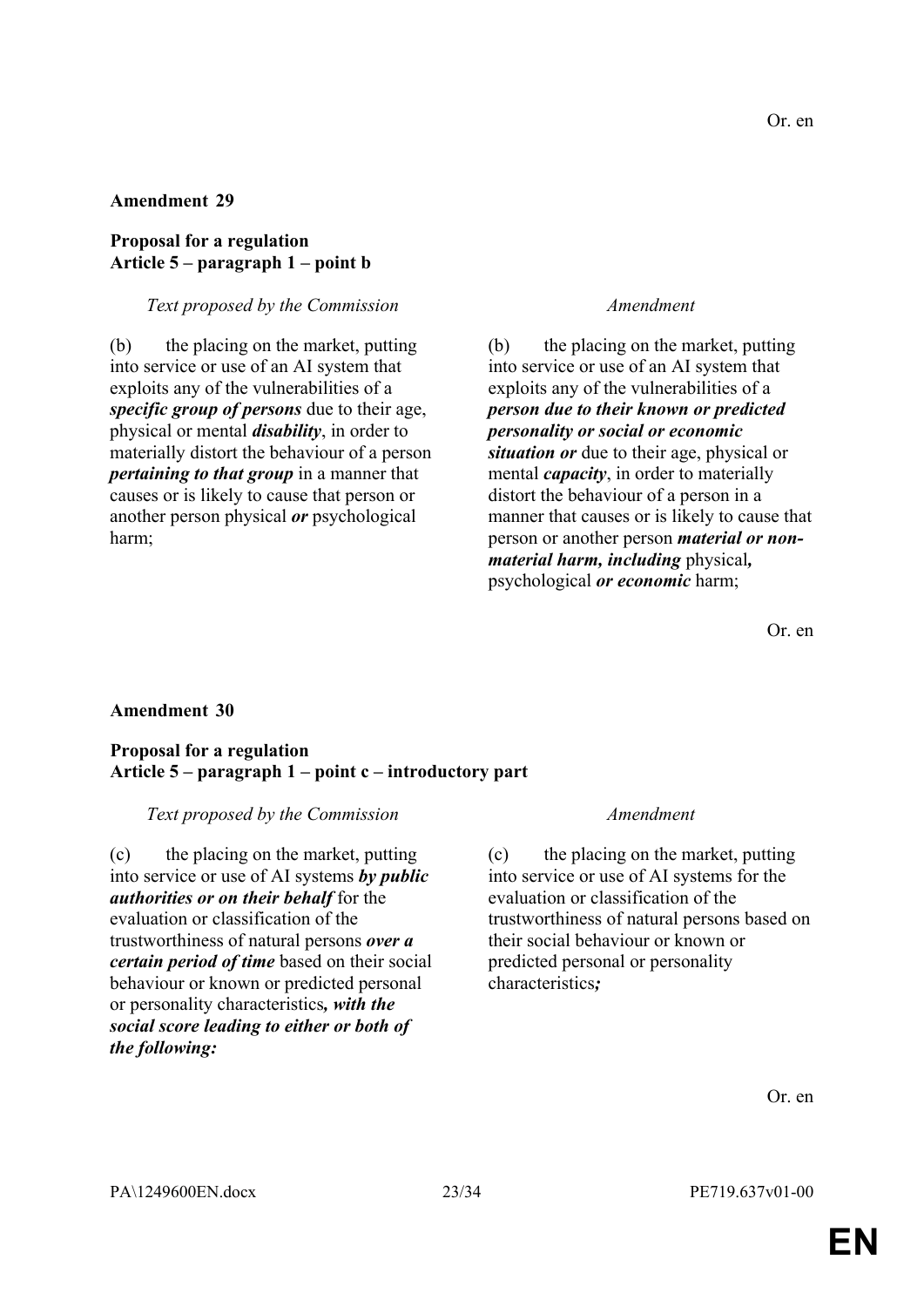### **Proposal for a regulation Article 5 – paragraph 1 – point c – point i**

*Text proposed by the Commission Amendment*

*deleted*

*deleted*

*(i) detrimental or unfavourable treatment of certain natural persons or whole groups thereof in social contexts which are unrelated to the contexts in which the data was originally generated or collected;*

Or. en

### **Amendment 32**

### **Proposal for a regulation Article 5 – paragraph 1 – point c – point ii**

*Text proposed by the Commission Amendment*

*(ii) detrimental or unfavourable treatment of certain natural persons or whole groups thereof that is unjustified or disproportionate to their social behaviour or its gravity;*

Or. en

### **Amendment 33**

### **Proposal for a regulation Article 5 – paragraph 1 – point d – introductory part**

*Text proposed by the Commission Amendment*

(d) the use of 'real-time' remote biometric identification systems in publicly accessible spaces *for the purpose of law enforcement, unless and in as far as such use is strictly necessary for one of the following objectives:*

(d) the use of 'real-time' *and 'post'* remote biometric identification systems *of natural persons* in publicly accessible spaces*.*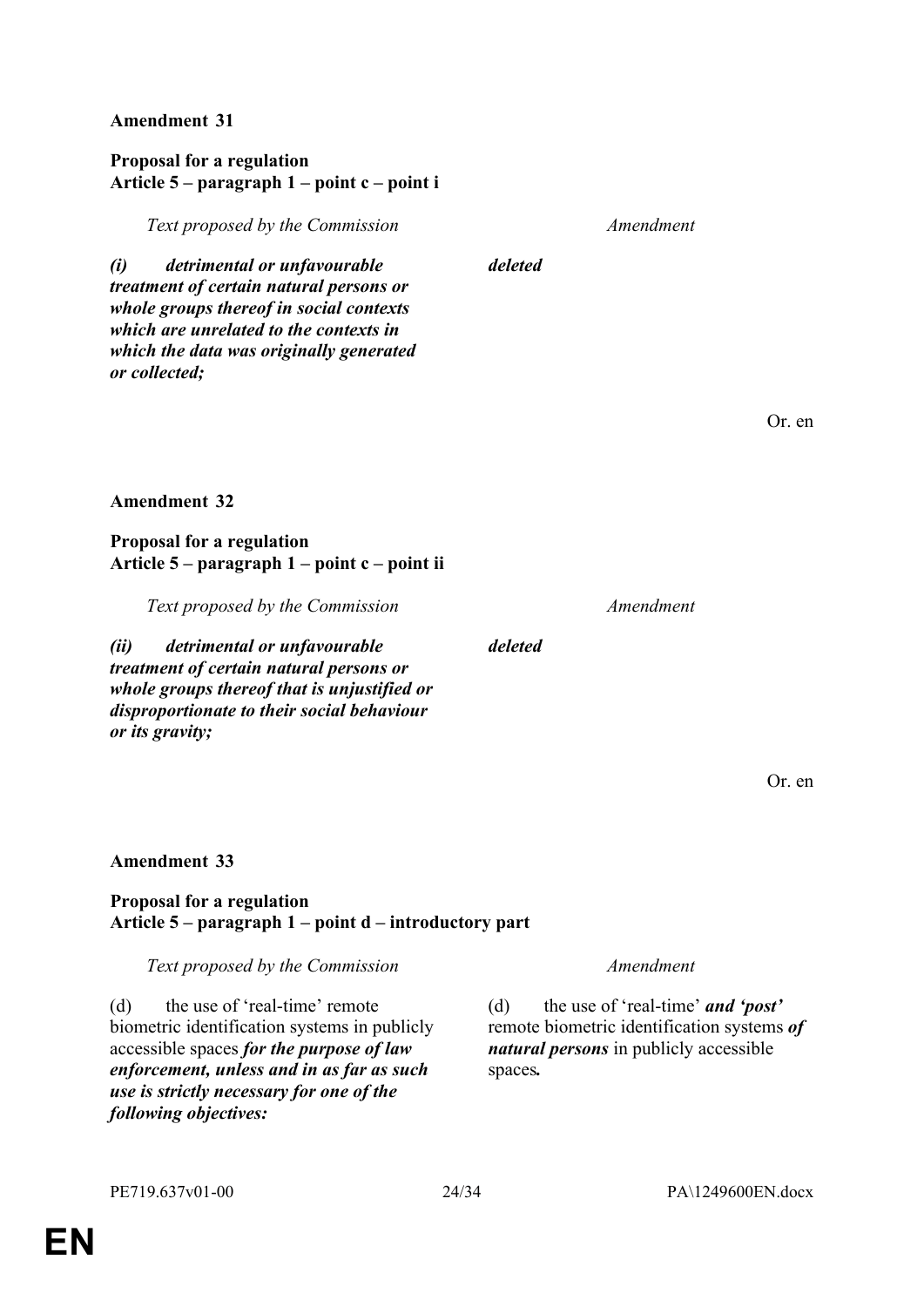**Proposal for a regulation Article 5 – paragraph 1 – point d – point i**

*Text proposed by the Commission Amendment (i) the targeted search for specific potential victims of crime, including missing children; deleted*

Or. en

#### **Amendment 35**

**Proposal for a regulation Article 5 – paragraph 1 – point d – point ii**

*Text proposed by the Commission Amendment*

*(ii) the prevention of a specific, substantial and imminent threat to the life or physical safety of natural persons or of a terrorist attack;*

*deleted*

Or. en

**Amendment 36**

#### **Proposal for a regulation Article 5 – paragraph 1 – point d – point iii**

*Text proposed by the Commission Amendment*

*deleted*

*(iii) the detection, localisation, identification or prosecution of a perpetrator or suspect of a criminal offence referred to in Article 2(2) of Council Framework Decision 2002/584/JHA<sup>62</sup> and punishable in the Member State concerned by a custodial sentence or a detention order for a* 

PA\1249600EN.docx 25/34 PE719.637v01-00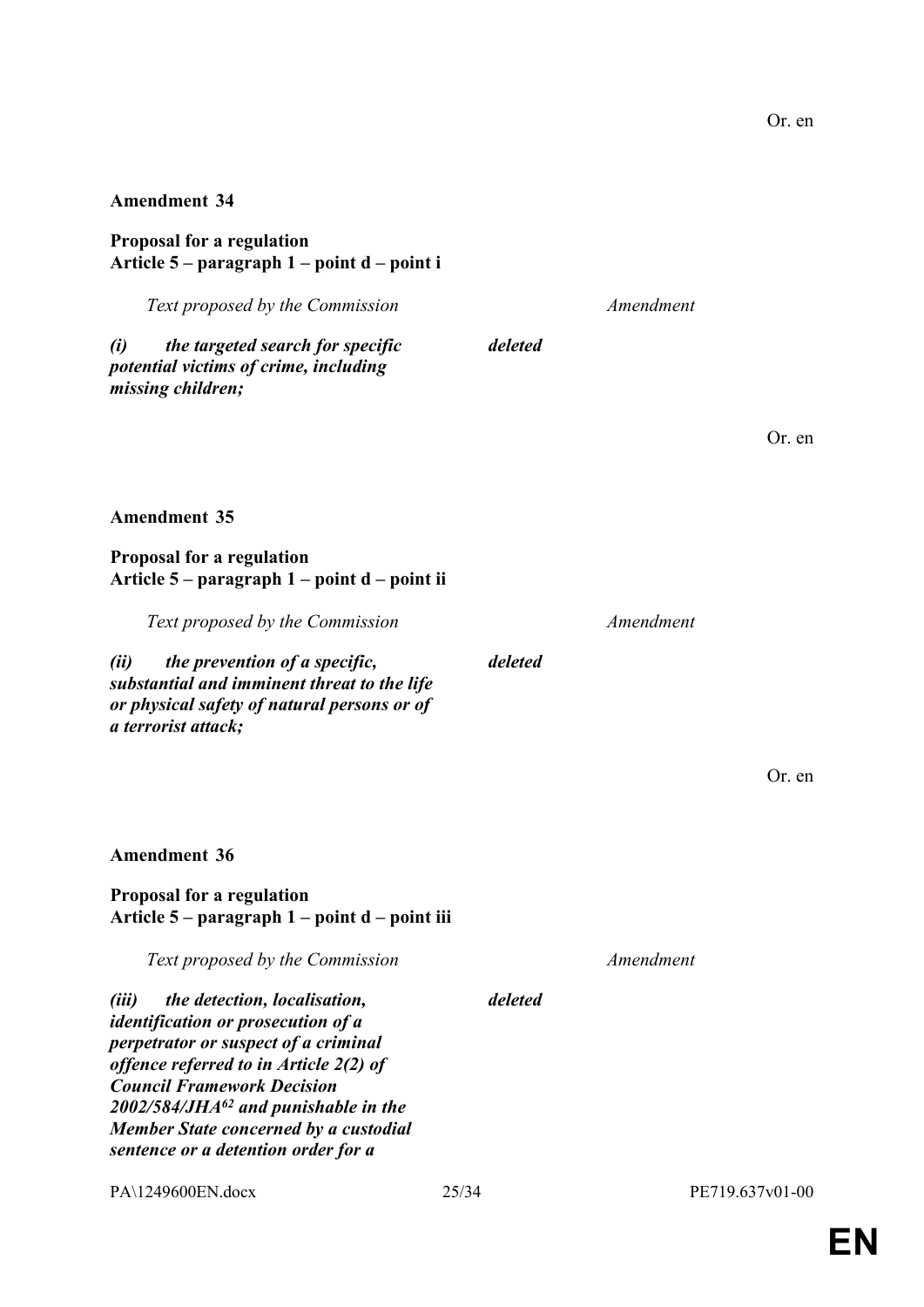*maximum period of at least three years, as determined by the law of that Member State.*

*<sup>62</sup> Council Framework Decision 2002/584/JHA of 13 June 2002 on the European arrest warrant and the surrender procedures between Member States (OJ L 190, 18.7.2002, p. 1).*

Or. en

**Amendment 37**

*\_\_\_\_\_\_\_\_\_\_\_\_\_\_\_\_\_\_*

#### **Proposal for a regulation Article 5 – paragraph 2**

*Text proposed by the Commission Amendment*

*2. The use of 'real-time' remote biometric identification systems in publicly accessible spaces for the purpose of law enforcement for any of the objectives referred to in paragraph 1 point d) shall take into account the following elements:*

*(a) the nature of the situation giving rise to the possible use, in particular the seriousness, probability and scale of the harm caused in the absence of the use of the system;*

*(b) the consequences of the use of the system for the rights and freedoms of all persons concerned, in particular the seriousness, probability and scale of those consequences.*

*In addition, the use of 'real-time' remote biometric identification systems in publicly accessible spaces for the purpose of law enforcement for any of the objectives referred to in paragraph 1 point d) shall comply with necessary and proportionate safeguards and conditions in relation to the use, in particular as regards the temporal, geographic and* 

*deleted*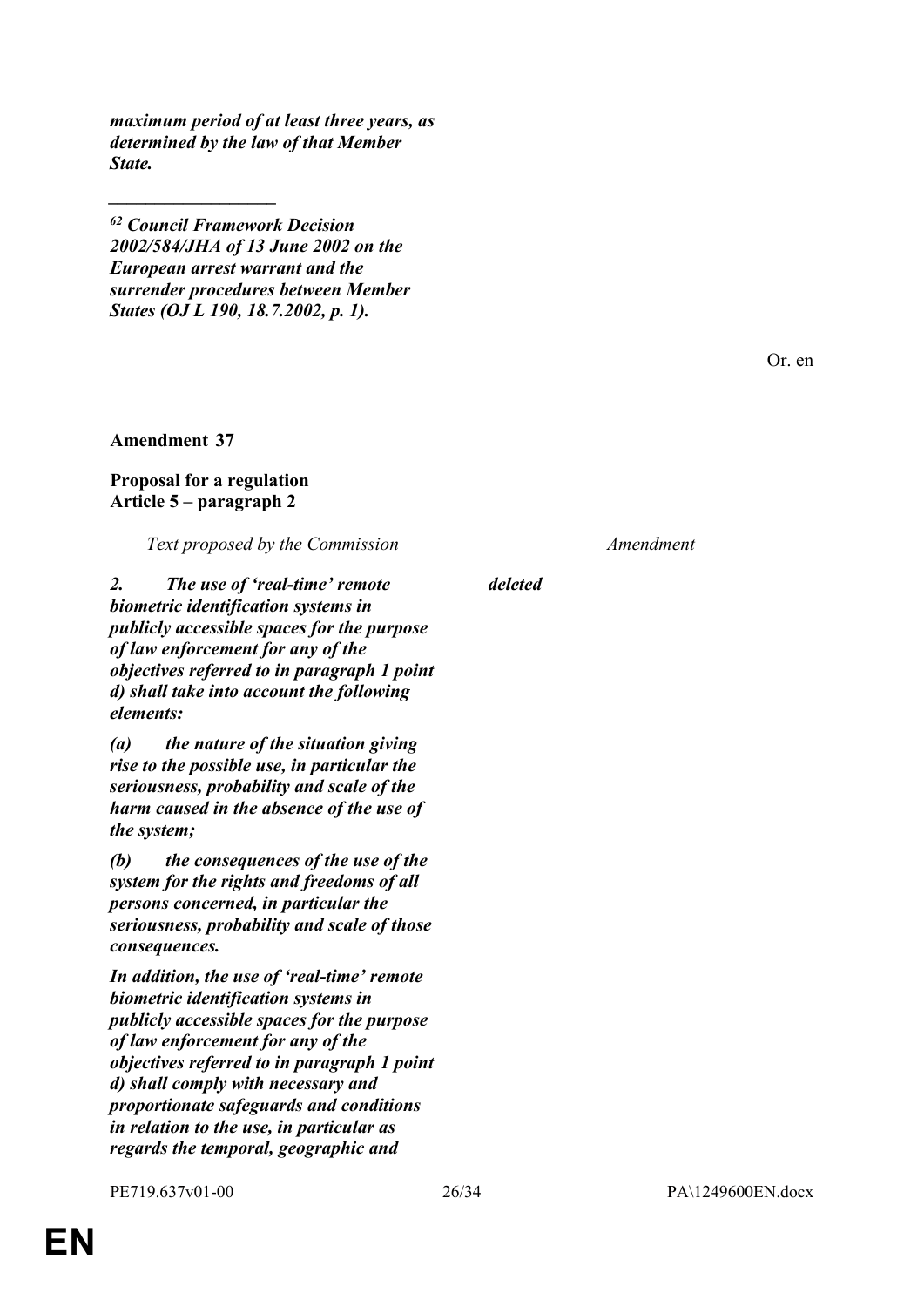### **Proposal for a regulation Article 5 – paragraph 3**

*Text proposed by the Commission Amendment*

*3. As regards paragraphs 1, point (d) and 2, each individual use for the purpose of law enforcement of a 'real-time' remote biometric identification system in publicly accessible spaces shall be subject to a prior authorisation granted by a judicial authority or by an independent administrative authority of the Member State in which the use is to take place, issued upon a reasoned request and in accordance with the detailed rules of national law referred to in paragraph 4. However, in a duly justified situation of urgency, the use of the system may be commenced without an authorisation and the authorisation may be requested only during or after the use.*

*The competent judicial or administrative authority shall only grant the authorisation where it is satisfied, based on objective evidence or clear indications presented to it, that the use of the 'realtime' remote biometric identification system at issue is necessary for and proportionate to achieving one of the objectives specified in paragraph 1, point (d), as identified in the request. In deciding on the request, the competent judicial or administrative authority shall take into account the elements referred to in paragraph 2.*

*deleted*

Or. en

**EN**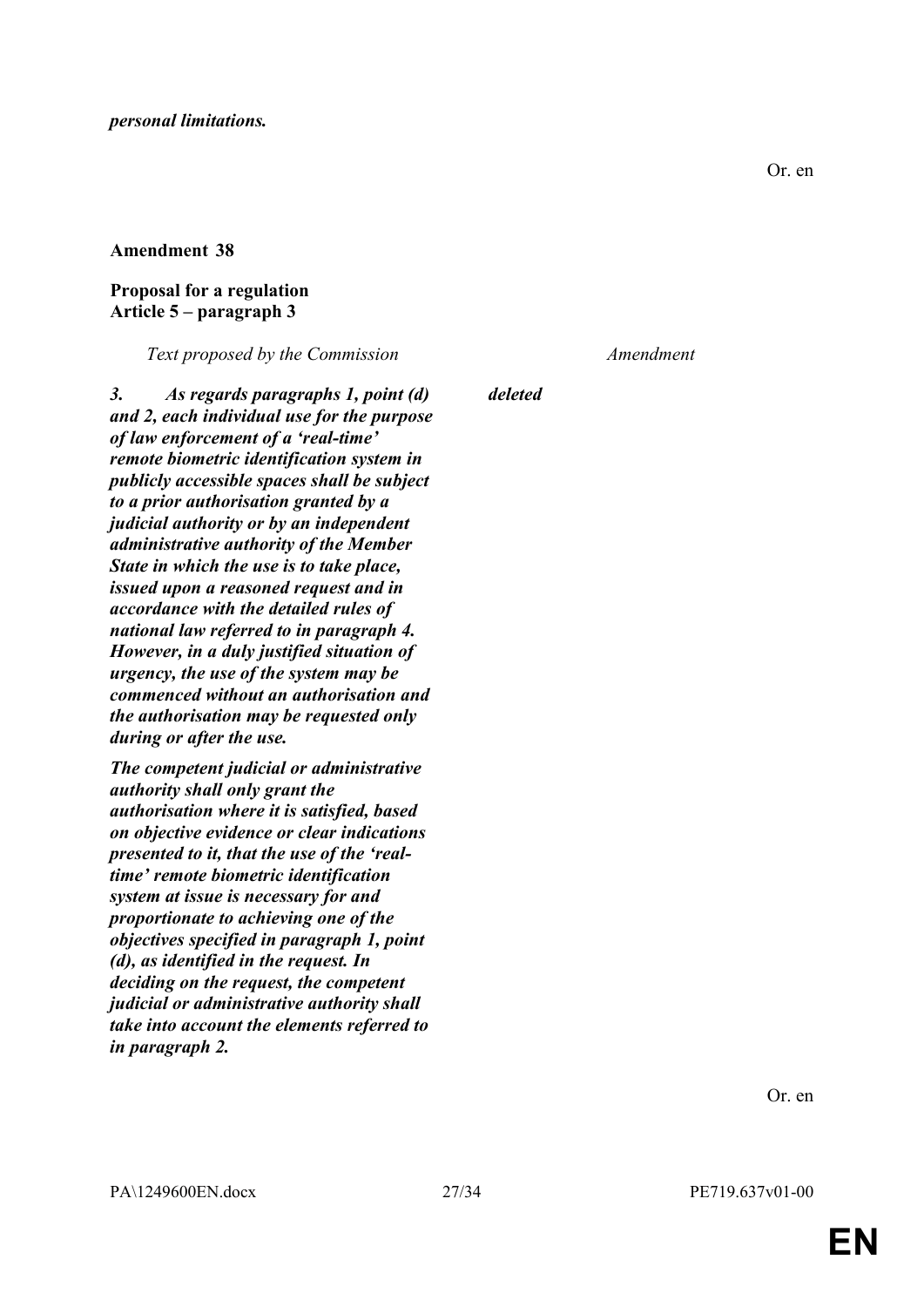#### **Proposal for a regulation Article 5 – paragraph 4**

*Text proposed by the Commission Amendment*

*4. A Member State may decide to provide for the possibility to fully or partially authorise the use of 'real-time' remote biometric identification systems in publicly accessible spaces for the purpose of law enforcement within the limits and under the conditions listed in paragraphs 1, point (d), 2 and 3. That Member State shall lay down in its national law the necessary detailed rules for the request, issuance and exercise of, as well as supervision relating to, the authorisations referred to in paragraph 3. Those rules shall also specify in respect of which of the objectives listed in paragraph 1, point (d), including which of the criminal offences referred to in point (iii) thereof, the competent authorities may be authorised to use those systems for the purpose of law enforcement.*

*deleted*

Or. en

#### **Amendment 40**

#### **Proposal for a regulation Article 7 – paragraph 1 – introductory part**

*Text proposed by the Commission Amendment*

1. The Commission is empowered to adopt delegated acts in accordance with Article 73 to update the list in Annex III by adding high-risk AI systems where *both of the following conditions are fulfilled:*

1. The Commission is empowered to adopt delegated acts in accordance with Article 73 to update the list in Annex III by adding high-risk AI systems where the AI systems pose a risk of harm to the health and safety, or a risk of adverse impact on fundamental rights*, that is, in respect of its severity and probability of occurrence.*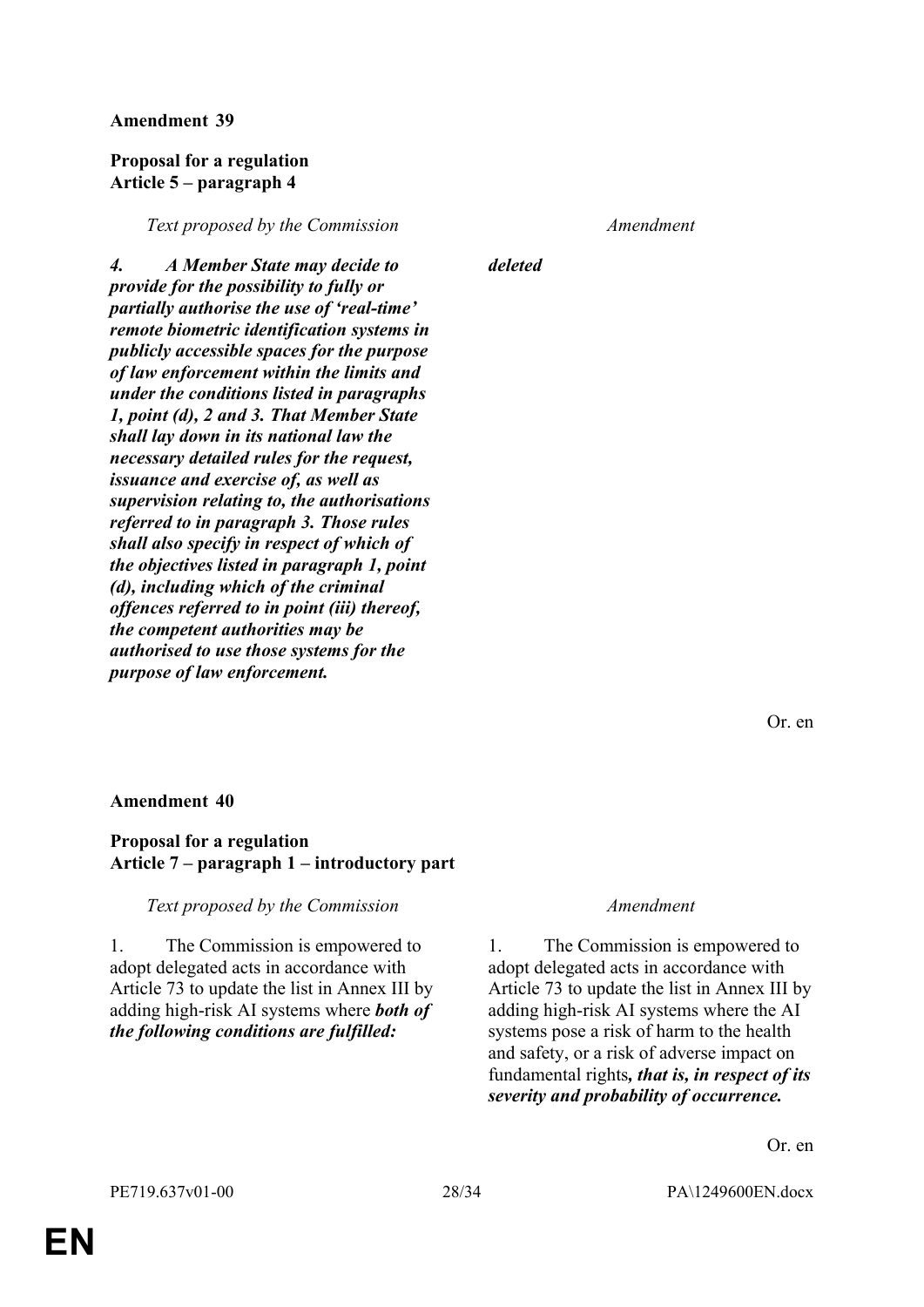### **Proposal for a regulation Article 7 – paragraph 1 – point a**

*Text proposed by the Commission Amendment*

*deleted*

*(a) the AI systems are intended to be used in any of the areas listed in points 1 to 8 of Annex III;*

Or. en

#### **Amendment 42**

### **Proposal for a regulation Article 7 – paragraph 2 – introductory part**

*Text proposed by the Commission Amendment*

2. When assessing for the purposes of paragraph 1 whether an AI system poses a risk of harm to the health and safety or a risk of adverse impact on fundamental rights that is equivalent to or greater than the risk of harm posed by the high-risk AI systems already referred to in Annex III, the Commission shall take into account the following criteria:

2. When assessing for the purposes of paragraph 1 whether an AI system poses a risk of harm to the health and safety or a risk of adverse impact on fundamental rights*, society or the environment* that is equivalent to or greater than the risk of harm posed by the high-risk AI systems already referred to in Annex III, the Commission shall take into account the following criteria:

Or. en

#### **Amendment 43**

**Proposal for a regulation Article 7 – paragraph 2 a (new)**

*Text proposed by the Commission Amendment*

*2a. The Commission shall conduct the assessment referred to in paragraph 2 without undue delay and at least every six months, under the consultation conditions* 

PA\1249600EN.docx 29/34 PE719.637v01-00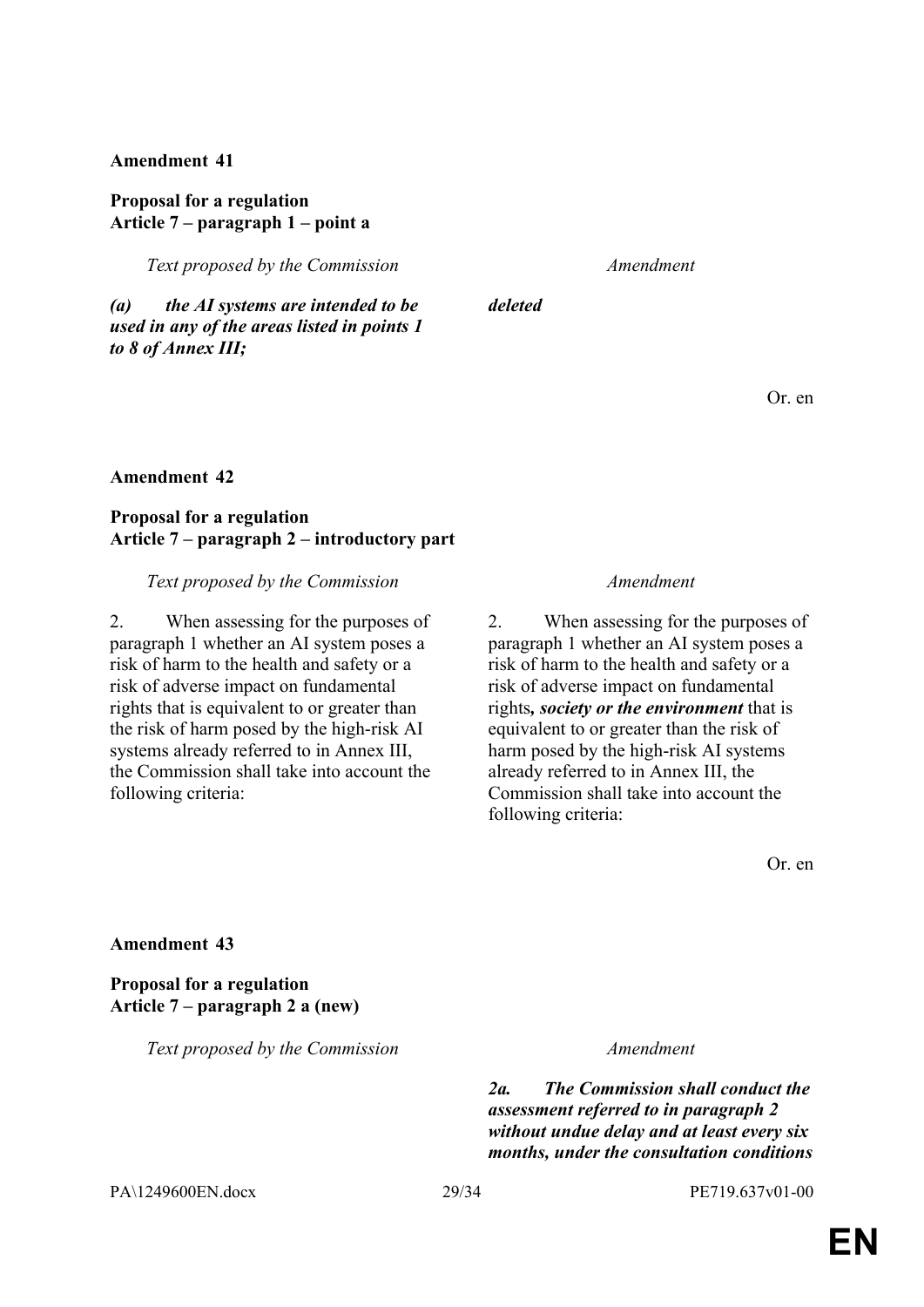*laid down in this Regulation, in particular in Article 73.*

Or. en

**Amendment 44**

**Proposal for a regulation Article 73 – paragraph 3 a (new)**

*Text proposed by the Commission Amendment*

*3a. Before adopting a delegated act, the Commission shall consult with the relevant institutions and stakeholders in accordance with the principles laid down in the Interinstitutional Agreement of 13 April 2016 on Better Law-Making.*

Or. en

**Amendment 45**

**Proposal for a regulation Annex III – paragraph 1 – point 1 – point a a (new)**

*Text proposed by the Commission Amendment*

*(aa) AI systems which use data relating to physical, physiological or behavioural characteristics, including* biometric *data;*

Or. en

### **Amendment 46**

**Proposal for a regulation Annex III – paragraph 1 – point 1 – point a b (new)**

*Text proposed by the Commission Amendment*

*(ab) AI systems that are intended be used for the non-remote biometric*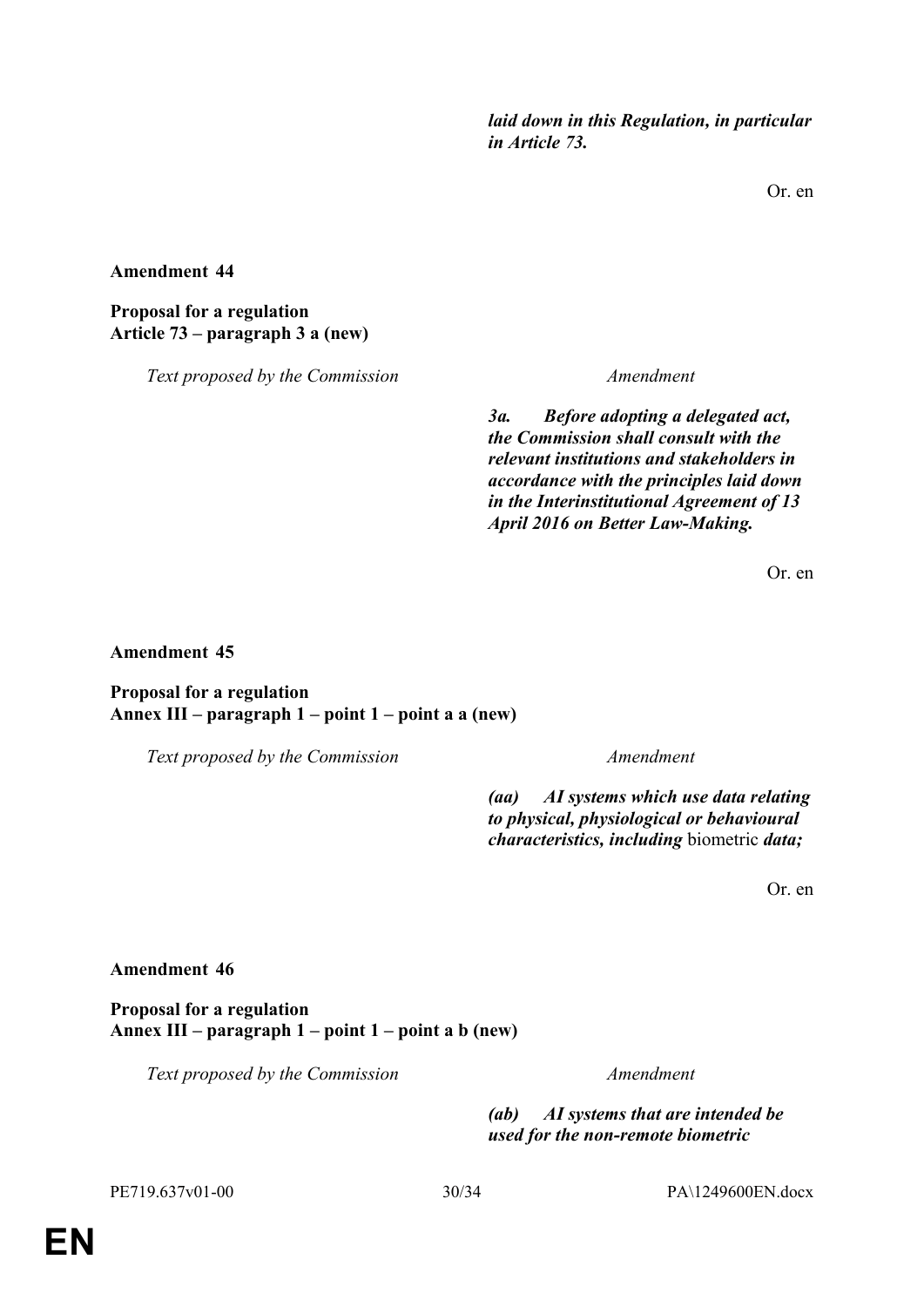*identification of natural persons in publicly accessible spaces, as well as in workplaces and in education and training institutions.*

Or. en

### **Amendment 47**

#### **Proposal for a regulation Annex III – paragraph 1 – point 3 – introductory part**

| Text proposed by the Commission           | Amendment               |  |
|-------------------------------------------|-------------------------|--|
| Education and <i>vocational</i> training: | Education and training: |  |

Or. en

### **Amendment 48**

### **Proposal for a regulation Annex III – paragraph 1 – point 3 – point a**

#### *Text proposed by the Commission Amendment*

(a) AI systems intended to be used for the purpose of determining access or assigning natural persons to educational and *vocational* training institutions;

(a) AI systems intended to be used for the purpose of determining access or assigning natural persons to educational and training institutions;

Or. en

### **Amendment 49**

### **Proposal for a regulation Annex III – paragraph 1 – point 3 – point b**

*Text proposed by the Commission Amendment*

(b) AI systems intended to be used for the purpose of assessing students in educational and *vocational* training institutions and for assessing participants in

(b) AI systems intended to be used for the purpose of assessing students in educational and training institutions and for assessing participants in tests commonly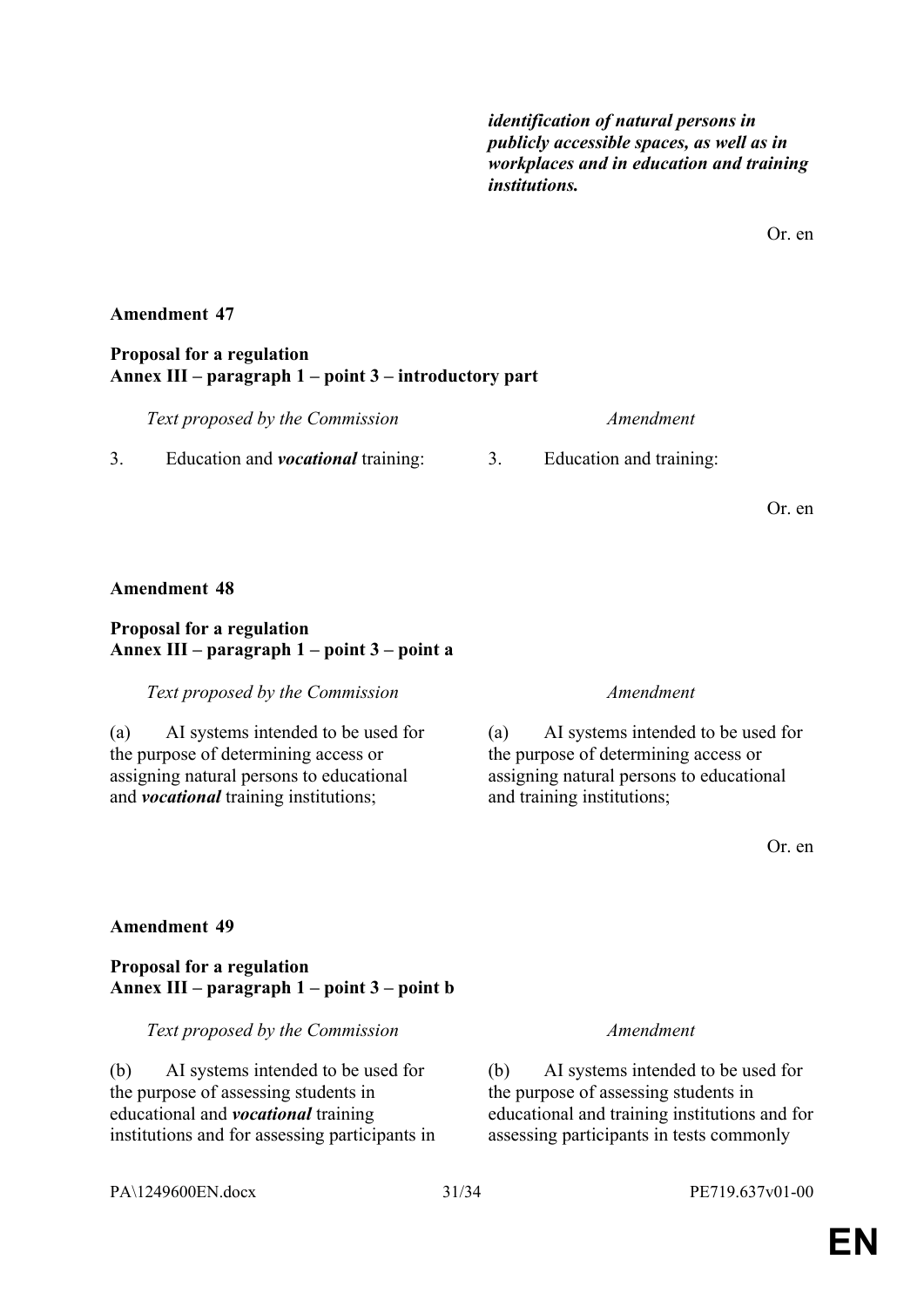tests commonly required for admission to educational institutions*.*

required for admission to educational institutions*;*

Or. en

#### **Amendment 50**

**Proposal for a regulation Annex III – paragraph 1 – point 3 – point b a (new)**

*Text proposed by the Commission Amendment*

*(ba) AI systems intended to be used for monitoring and detecting prohibited behaviour of students during tests at education and training institutions;*

Or. en

#### **Amendment 51**

### **Proposal for a regulation Annex III – paragraph 1 – point 3 – point b b (new)**

*Text proposed by the Commission Amendment*

*(bb) AI systems intended to be used for the purpose of determining the study program or areas of study to be followed by students in education and training institutions;*

Or. en

#### **Amendment 52**

**Proposal for a regulation Annex III – paragraph 1 – point 3 a (new)**

*Text proposed by the Commission Amendment*

*3a. Media and culture*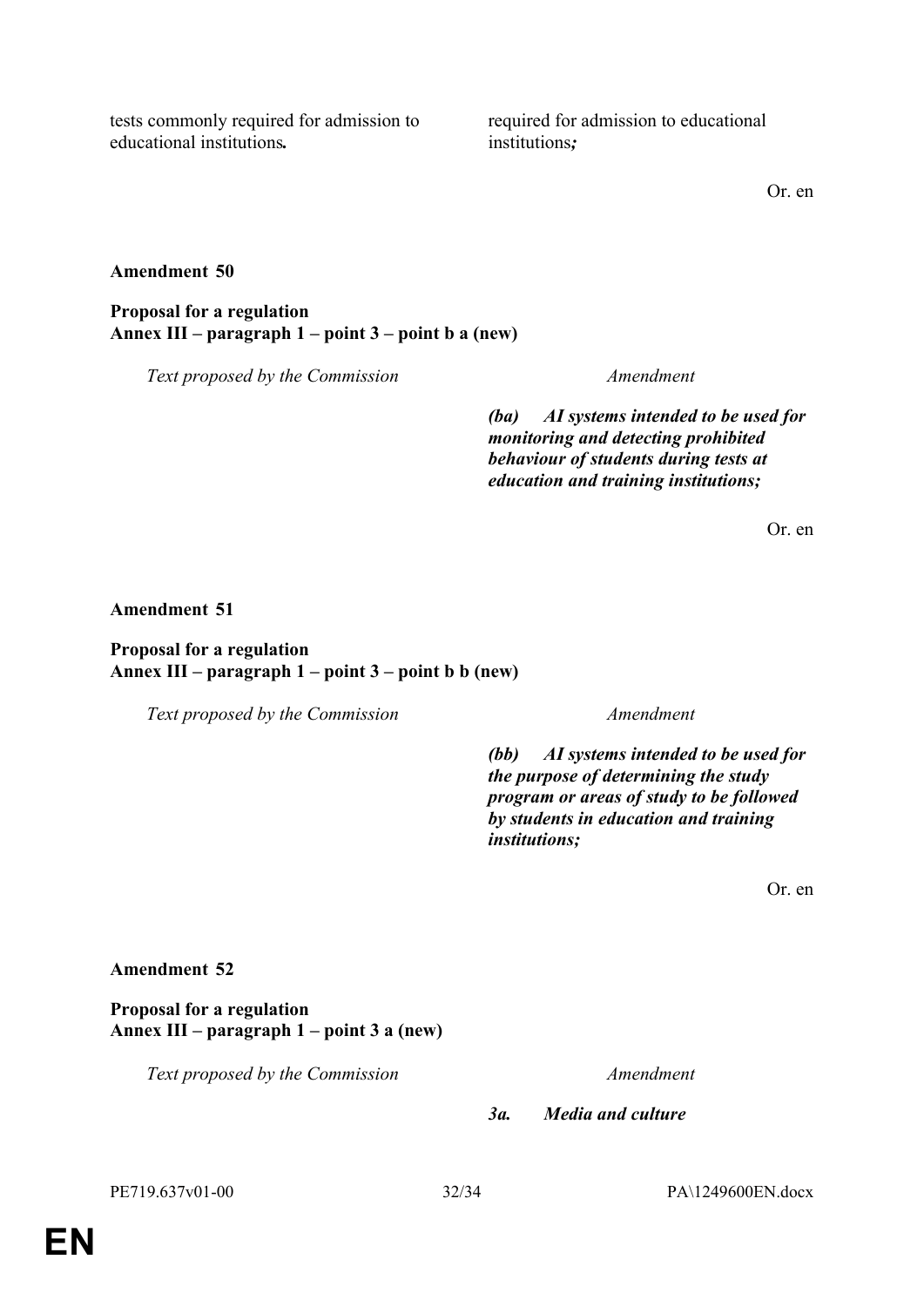*(a) AI systems used by news media outlets intended to be used to create or disseminate machine-generated news articles;*

*(b) AI systems used by audiovisual media services intended to make recommendations to natural persons or to prioritize or rank specific audiovisual content in the online interface of the audiovisual media service.*

Or. en

### **Amendment 53**

### **Proposal for a regulation Annex III – paragraph 1 – point 4 – point b**

*Text proposed by the Commission Amendment*

(b) AI intended to be used for making decisions on promotion and termination of work-related *contractual* relationships, for task allocation and for monitoring and evaluating performance and behavior of persons in such relationships.

(b) AI intended to be used for making decisions on promotion and termination of work-related relationships, for task allocation*, for monitoring compliance with workplace rules* and for monitoring and evaluating performance and behavior of persons in such relationships.